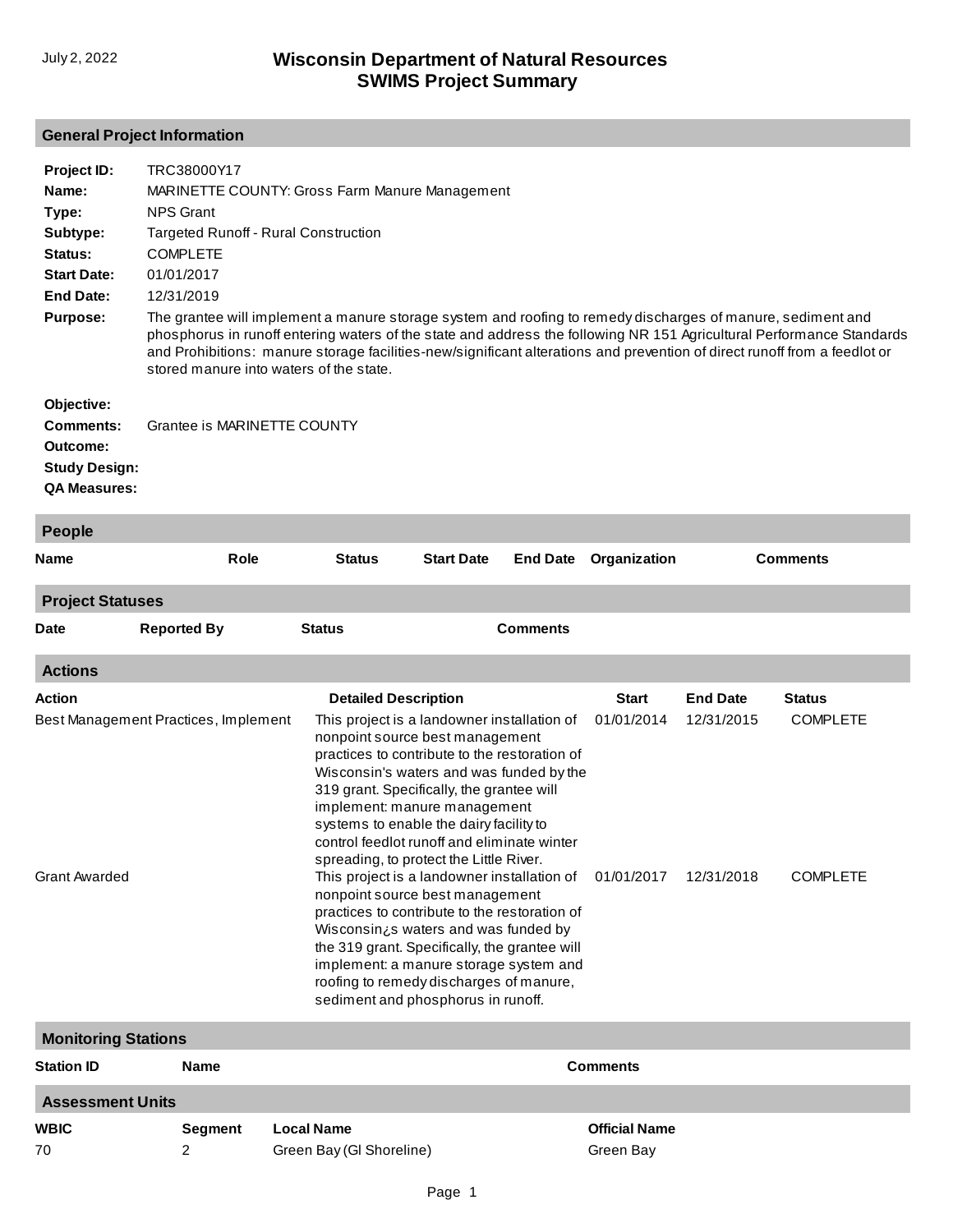| <b>WBIC</b> | <b>Segment</b> | <b>Local Name</b>             | <b>Official Name</b>        |
|-------------|----------------|-------------------------------|-----------------------------|
| 70          | 3              | Green Bay (Wi -Menominee Aoc) | Green Bay                   |
| 419000      | 1              | <b>Bullhead Lake</b>          | <b>Bullhead Lake</b>        |
| 421400      | 1              | Grass Lake                    | Grass Lake                  |
| 424900      | 1              | Mud Lake                      | Mud Lake                    |
| 425700      | 1              | Perch Lake                    | Perch Lake                  |
| 440100      |                | Yankee Lake                   | Yankee Lake                 |
| 442600      |                | Local Water                   | Unnamed                     |
| 442700      | 1              | <b>Local Water</b>            | Unnamed                     |
| 456800      | 1              | North Branch Peshtigo Brook   | North Branch Peshtigo Brook |
| 457500      | 1              | West Branch Peshtigo Brook    | West Branch Peshtigo Brook  |
| 497600      | 1              | Thomas Slough                 | Thomas Slough               |
| 497900      | 1              | Local Water                   | Unnamed                     |
| 498000      | 1              | Unnamed Trib to Lake Michigan | Unnamed                     |
| 498200      | 1              | Angle Lake                    | Angle Lake                  |
| 498300      |                | <b>Bahlert Lake</b>           | <b>Bahlert Lake</b>         |
| 498400      | 1              | Balsam Lake                   | Balsam Lake                 |
| 498500      | 1              | <b>Bass Lake</b>              | <b>Bass Lake</b>            |
| 498600      | 1              | Berry Lake                    | <b>Berry Lake</b>           |
| 498800      | 1              | <b>Big Newton Lake</b>        | Newton Lake                 |
| 498900      | 1              | <b>Borth Lake</b>             | <b>Borth Lake</b>           |
| 499000      | 1              | Boundary Lake (Bass)          | <b>Boundary Lake</b>        |
| 499100      | 1              | <b>Butterfly Lake</b>         | <b>Butterfly Lake</b>       |
| 499300      |                | Campbell Lake                 | Campbell Lake               |
| 499600      | 1              | <b>Charles Lake</b>           | <b>Charles Lake</b>         |
| 499800      | 1              | Crane Lake                    | Crane Lake                  |
| 500000      | 1              | Deer Lake                     | Deer Lake                   |
| 500200      | 1              | Eagle Lake                    | Eagle Lake                  |
| 500300      | 1              | Engleman Lake                 | Engleman Lake               |
| 500500      | 1              | Geise Lake (Mud)              | Giese Lake                  |
| 500600      | 1              | <b>Grandfather Lake</b>       | <b>Grandfather Lake</b>     |
| 500700      |                | Harper Lake                   | Harper Lake                 |
| 500800      | 1              | <b>Harwell Lake</b>           | <b>Harwell Lake</b>         |
| 500900      | 1              | Hazel Lake                    | Hazel Lake                  |
| 501000      |                | <b>Heart Lake</b>             | <b>Heart Lake</b>           |
| 501100      |                | <b>Heisel Lake</b>            | <b>Heisel Lake</b>          |
| 501200      |                | Hilbert Lake (Orwig)          | <b>Hilbert Lake</b>         |
| 501300      |                | Horseshoe Lake                | Horseshoe Lake              |
| 501400      |                | <b>Island Lake</b>            | <b>Island Lake</b>          |
| 501500      |                | Jug Lake                      | Jug Lake                    |
| 501600      |                | Kahles Pond                   | <b>Kahles Pond</b>          |
| 501700      |                | King Lake                     | King Lake                   |
| 502000      |                | La Fave Lake (La Faye)        | LaFaye Lake                 |
| 502300      |                | Little Newton Lake            | Little Newton Lake          |
| 502400      |                | Little Perch Lake             | Little Perch Lake           |
| 502600      |                | Lost Lake                     | Lost Lake                   |
| 502700      |                | Marl Lake                     | Marl Lake                   |
| 502800      |                | Mattrich Lake                 | <b>Mattrich Lake</b>        |
| 502900      | 1              | Mirror Lake                   | Mirror Lake                 |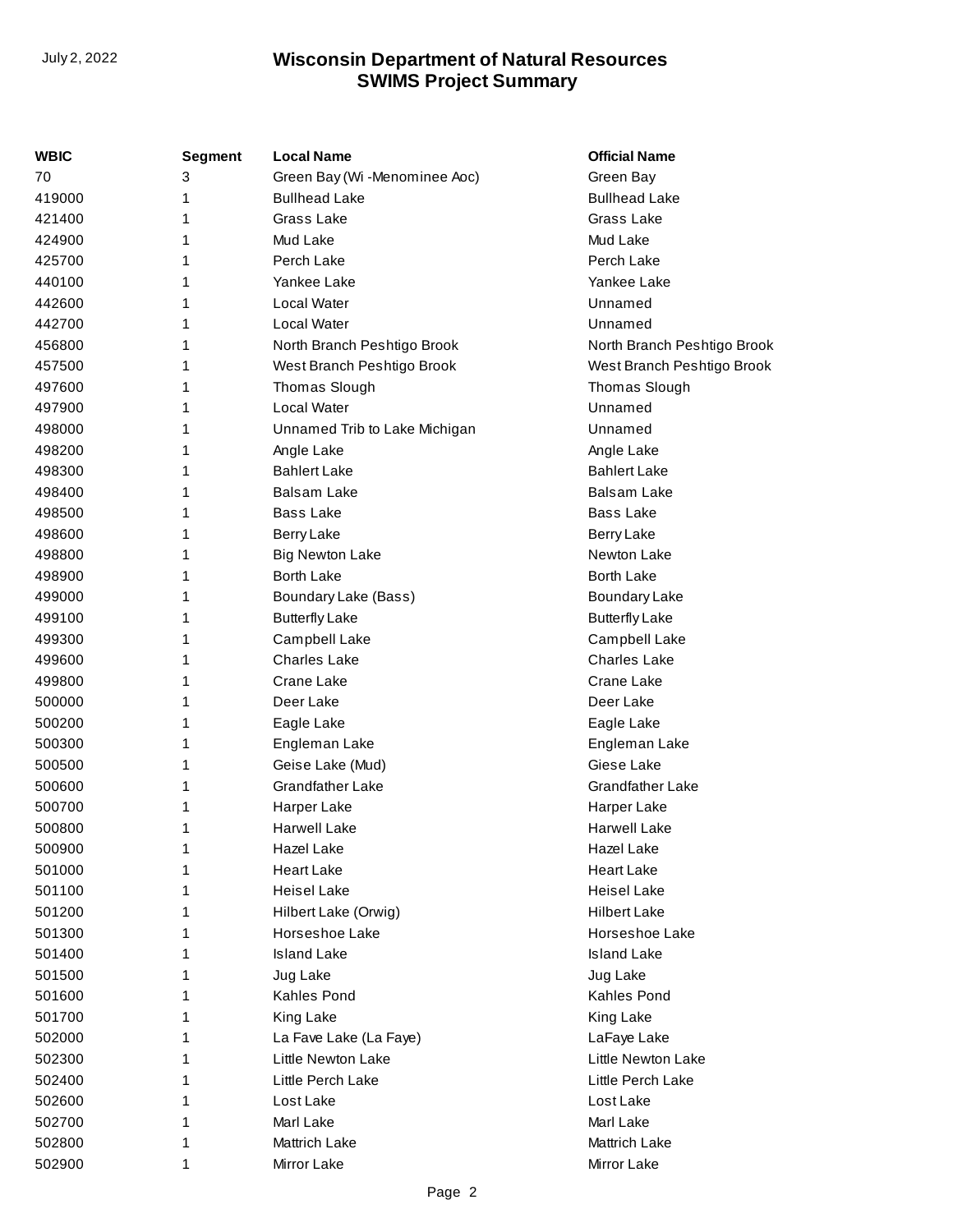| WBIC   | <b>Segment</b> | <b>Local Name</b>                         | <b>Official Name</b> |
|--------|----------------|-------------------------------------------|----------------------|
| 503100 | 1              | Newbar Lake                               | Newbar Lake          |
| 503200 | 1              | Old Veteran Lake                          | Old Veterans Lake    |
| 503200 | 2              | Old Veteran Lake Beach, Old Veterans Lake | Old Veterans Lake    |
| 503300 | 1              | Oneonta Lake                              | Oneonta Lake         |
| 503500 | 1              | Petryk Lake                               | Petryk Lake          |
| 503600 | 1              | Porcupine Lake                            | Porcupine Lake       |
| 503800 | 1              | Rainbow Lake                              | Rainbow Lake         |
| 503900 | 1              | <b>Retcof Lake</b>                        | <b>Retcof Lake</b>   |
| 504000 | 1              | <b>Rollins Lake</b>                       | <b>Rollins Lake</b>  |
| 504100 | 1              | <b>Rollins Lake</b>                       | <b>Rollins Lake</b>  |
| 504200 | 1              | Rooney Lake                               | Rooney Lake          |
| 504400 | 1              | Round Lake                                | Round Lake           |
| 504500 | 1              | Silver Lake                               | Silver Lake          |
| 504600 | 1              | Spencer Lake                              | Spencer Lake         |
| 504700 | 1              | Star Lake                                 | Star Lake            |
| 504800 | 1              | <b>Twin Bessies Lakes</b>                 | <b>Twin Bessies</b>  |
| 505200 | 1              | Un Lake                                   | Unnamed              |
| 505300 | 1              | Un Lake                                   | Unnamed              |
| 505400 | 1              | Un Lake                                   | Unnamed              |
| 505500 | 1              | Un Lake                                   | Unnamed              |
| 505600 | 1              | Un Lake                                   | Unnamed              |
| 505700 | 1              | Un Lake                                   | Unnamed              |
| 505800 | 1              | Un Lake                                   | Unnamed              |
| 505900 | 1              | Un Lake                                   | Unnamed              |
| 506000 | 1              | Un Lake                                   | Unnamed              |
| 506100 | 1              | Un Lake                                   | Unnamed              |
| 506200 | 1              | Unamed                                    | Unnamed              |
| 506600 | 1              | Un Lake                                   | Unnamed              |
| 506700 | 1              | Un Lake                                   | Unnamed              |
| 506800 | 1              | Un Lake                                   | Unnamed              |
| 506900 | 1              | Un Lake                                   | Unnamed              |
| 507000 | 1              | Unamed                                    | Unnamed              |
| 507100 | 1              | Un Lake                                   | Unnamed              |
| 507200 | 1              | Un Lake                                   | Unnamed              |
| 507400 | 1              | Un Lake                                   | Unnamed              |
| 507500 | 1              | Un Lake                                   | Unnamed              |
| 507600 | 1              | Un Lake                                   | Unnamed              |
| 507700 | 1              | Un Lake                                   | Unnamed              |
| 507800 | 1              | Un Lake                                   | Unnamed              |
| 507900 | 1              | Un Lake                                   | Unnamed              |
| 508000 | 1              | Un Lake                                   | Unnamed              |
| 508100 | 1              | Unamed                                    | Unnamed              |
| 508200 | 1              | Un Lake                                   | Unnamed              |
| 508300 | 1              | Un Lake                                   | Unnamed              |
| 508400 | 1              | Un Lake                                   | Unnamed              |
| 508500 | 1              | Un Lake                                   | Unnamed              |
| 508600 | 1              | Un Lake                                   | Unnamed              |
| 508700 | 1              | Un Lake                                   | Unnamed              |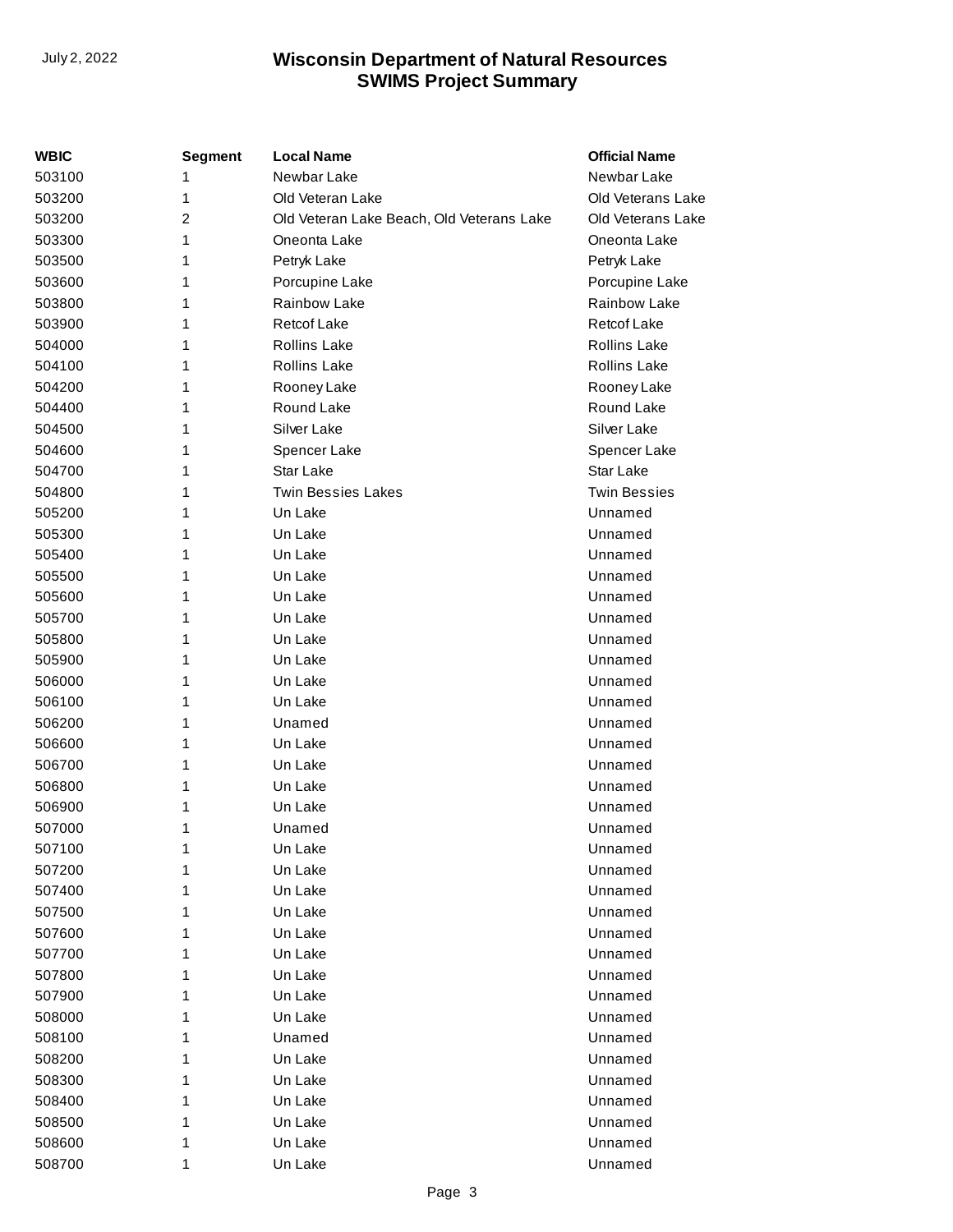| <b>WBIC</b> | Segment | <b>Local Name</b>              | <b>Official Name</b>  |
|-------------|---------|--------------------------------|-----------------------|
| 508800      | 1       | Un Lake                        | Unnamed               |
| 508900      | 1       | Un Lake                        | Unnamed               |
| 509100      | 1       | Un Lake                        | Unnamed               |
| 509200      | 1       | Un Lake                        | Unnamed               |
| 509300      | 1       | Un Lake                        | Lake Irwin            |
| 509400      | 1       | Un Lake                        | Unnamed               |
| 509500      | 1       | Un Lake                        | Unnamed               |
| 509600      | 1       | Un Lake                        | Three Little Lakes    |
| 509700      | 1       | Un Lake                        | Unnamed               |
| 509800      | 1       | Un Lake                        | Unnamed               |
| 509900      | 1       | Un Lake                        | Unnamed               |
| 511300      | 1       | Un Lake                        | Unnamed               |
| 511400      | 1       | Un Lake                        | Unnamed               |
| 511500      | 1       | Un Lake                        | Unnamed               |
| 511600      | 1       | Un Lake                        | Unnamed               |
| 511700      | 1       | Un Lake                        | Unnamed               |
| 514800      | 1       | Un Lake                        | Unnamed               |
| 514900      | 1       | Un Lake                        | Unnamed               |
| 515200      | 1       | <b>Wolf Lake</b>               | <b>Wolf Lake</b>      |
| 515300      | 1       | Wonder Lake                    | Wonder Lake           |
| 515500      | 1       | Peshtigo River                 | Peshtigo River        |
| 515500      | 2       | Peshtigo River                 | Peshtigo River        |
| 515500      | 3       | Peshtigo River                 | Peshtigo River        |
| 515500      | 4       | Peshtigo River                 | Peshtigo River        |
| 515500      | 5       | Peshtigo River                 | Peshtigo River        |
| 515500      | 6       | Peshtigo River                 | Peshtigo River        |
| 515500      | 7       | Peshtigo River                 | Peshtigo River        |
| 515500      | 8       | Peshtigo River                 | Peshtigo River        |
| 515500      | 9       | Peshtigo River                 | Peshtigo River        |
| 515600      | 1       | Unnamed Trib to Peshtigo River | Unnamed               |
| 515800      | 1       | Peshtigo Flowage               | Peshtigo Flowage 1086 |
| 515900      | 1       | <b>Trout Creek</b>             | <b>Trout Creek</b>    |
| 515900      | 2       | Trout Creek                    | Trout Creek           |
| 516000      | 1       | Sucker Brook                   | Sucker Brook          |
| 516100      | 1       | <b>Bundy Creek</b>             | <b>Bundy Creek</b>    |
| 516200      | 1       | Unnamed                        | Unnamed               |
| 516300      | 1       | Unnamed Trib to Peshtigo River | Unnamed               |
| 516800      | 1       | <b>Bagley Flowage</b>          | Bagley Flowage 1061   |
| 516900      | 1       | Mud Brook                      | Mud Brook             |
| 517100      | 1       | <b>Gravelly Brook</b>          | <b>Gravelly Brook</b> |
| 517400      | 1       | Little Peshtigo River          | Little Peshtigo River |
| 517500      | 1       | <b>Unnamed Creek</b>           | Unnamed               |
| 517600      | 1       | <b>Unnamed Stream</b>          | Unnamed               |
| 517700      | 1       | <b>Unnamed Stream</b>          | Unnamed               |
| 517900      | 1       | <b>Unnamed Stream</b>          | Unnamed               |
| 518000      | 1       | Jones Creek                    | Jones Creek           |
| 518100      | 1       | <b>School Creek</b>            | <b>School Creek</b>   |
| 518200      | 1       | Jones Lake                     | Jones Lake            |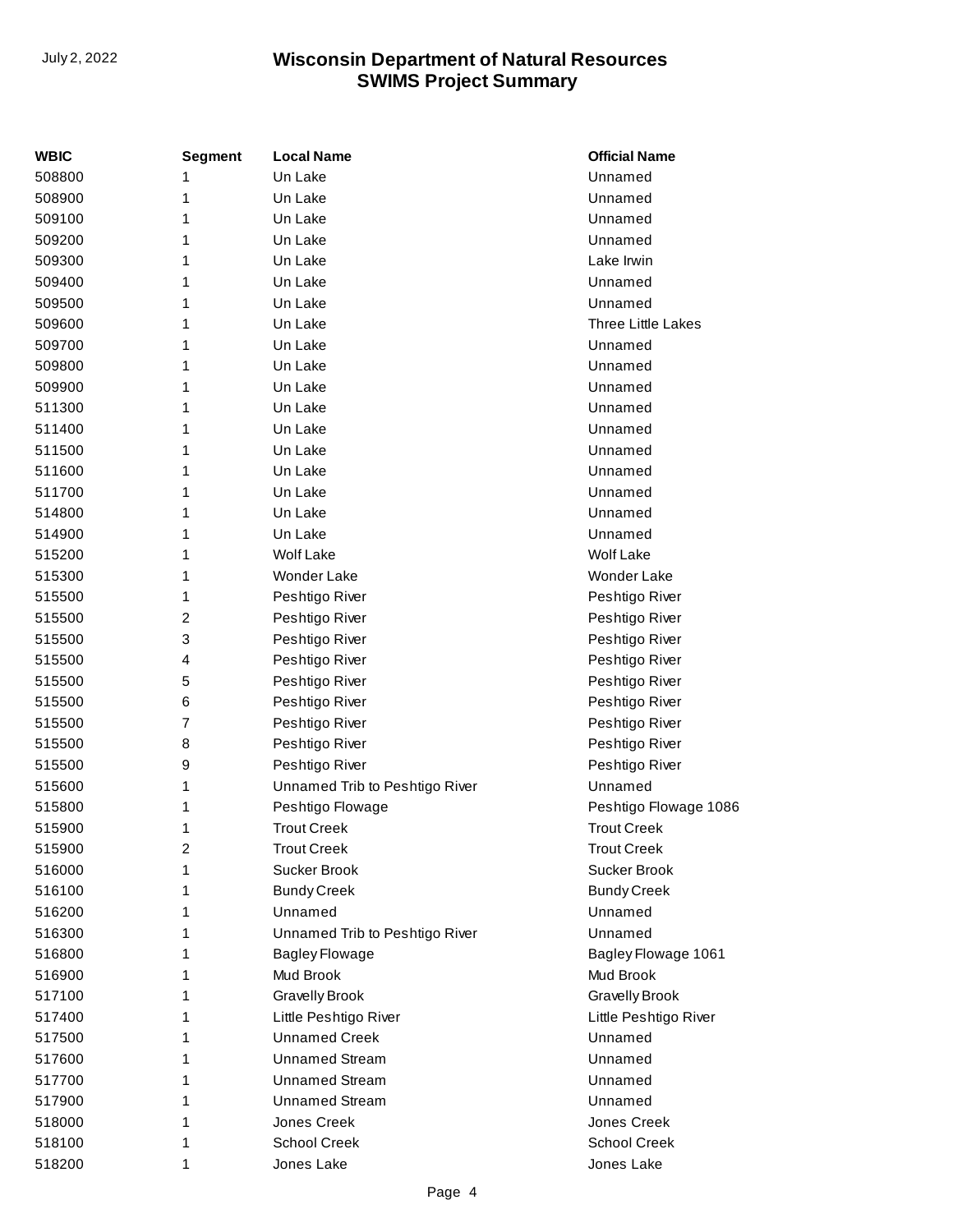| <b>WBIC</b> | <b>Segment</b> | <b>Local Name</b>               | <b>Official Name</b>      |
|-------------|----------------|---------------------------------|---------------------------|
| 518300      | 1              | Montanna Lake                   | Montana Lake              |
| 518400      | 2              | Messenger Creek                 | Messenger Creek           |
| 518500      | 1              | <b>Unnamed Stream</b>           | Unnamed                   |
| 519900      | 1              | <b>McDonald Creek</b>           | <b>McDonald Creek</b>     |
| 520100      | 1              | <b>Beaver Creek</b>             | <b>Beaver Creek</b>       |
| 520400      | 1              | North Branch Beaver Creek       | North Branch Beaver Creek |
| 520400      | 2              | North Branch Beaver Creek       | North Branch Beaver Creek |
| 520600      | 1              | Local Water                     | Unnamed                   |
| 520600      | 2              | Local Water                     | Unnamed                   |
| 520700      | 1              | <b>Walker Creek</b>             | <b>Walker Creek</b>       |
| 520800      | 1              | Local Water                     | Unnamed                   |
| 520900      | 1              | Local Water                     | Unnamed                   |
| 520925      | 1              | Creek 3-2 T31n R19e             | Unnamed                   |
| 520950      | 1              | <b>Creek 34-12</b>              | Unnamed                   |
| 521000      | 1              | South Branch Beaver Creek       | South Branch Beaver Creek |
| 521000      | 2              | South Branch Beaver Creek       | South Branch Beaver Creek |
| 521200      | 1              | Un Spring                       | Un Spring                 |
| 521300      | 1              | <b>Bass Creek</b>               | <b>Bass Creek</b>         |
| 521300      | 2              | <b>Bass Creek</b>               | <b>Bass Creek</b>         |
| 521400      | 1              | Bass Lake                       | Bass Lake                 |
| 521500      | 1              | Un Spring                       | Un Spring                 |
| 521700      | 1              | Iron Springs Creek              | Iron Springs Creek        |
| 521700      | 2              | Iron Springs Creek              | Iron Springs Creek        |
| 521800      | 1              | <b>Brooks Creek</b>             | Unnamed                   |
| 521900      | 1              | <b>Brooks Lake</b>              | <b>Brooks Lake</b>        |
| 522000      | 1              | Un Spring                       | Un Spring                 |
| 522100      | 1              | Murphy Creek                    | Murphy Creek              |
| 522100      | 2              | Murphy Creek                    | Murphy Creek              |
| 522100      | 3              | Murphy Creek                    | Murphy Creek              |
| 522100      | 4              | Murphy Creek                    | Murphy Creek              |
| 522300      | 1              | Unnamed Lake                    | Unnamed                   |
| 522400      | 1              | Murphy Lake                     | Murphy Lake               |
| 522600      | 1              | Marsh Lake                      | Marsh Lake                |
| 522800      | 1              | House Lake                      | House Lake                |
| 523000      | 1              | Nelligan Lake                   | Nelligan Lake             |
| 523100      | 1              | Little Nelligan Lake            | Little Nelligan Lake      |
| 523200      | 1              | Un Lake                         | Unnamed                   |
| 523300      | 1              | Gilas Lake                      | Gilas Lake                |
| 523600      | 1              | <b>Whiskey Creek</b>            | <b>Whisky Creek</b>       |
| 524500      | 1              | Left Foot Creek                 | Left Foot Creek           |
| 524500      | 2              | Left Foot Creek                 | Left Foot Creek           |
| 524600      | 1              | Unnamed Trib to Left Foot Creek | Unnamed                   |
| 524700      | 1              | Left Foot Lake                  | Left Foot Lake            |
| 524900      | 1              | Un Lake                         | Unnamed                   |
| 525100      | 1              | Un Lake                         | Unnamed                   |
| 525200      | 1              | Devils Lake                     | Devils Lake               |
| 525300      | 1              | Un Spring                       | Un Spring                 |
| 525400      | 1              | Peterman Brook                  | Peterman Brook            |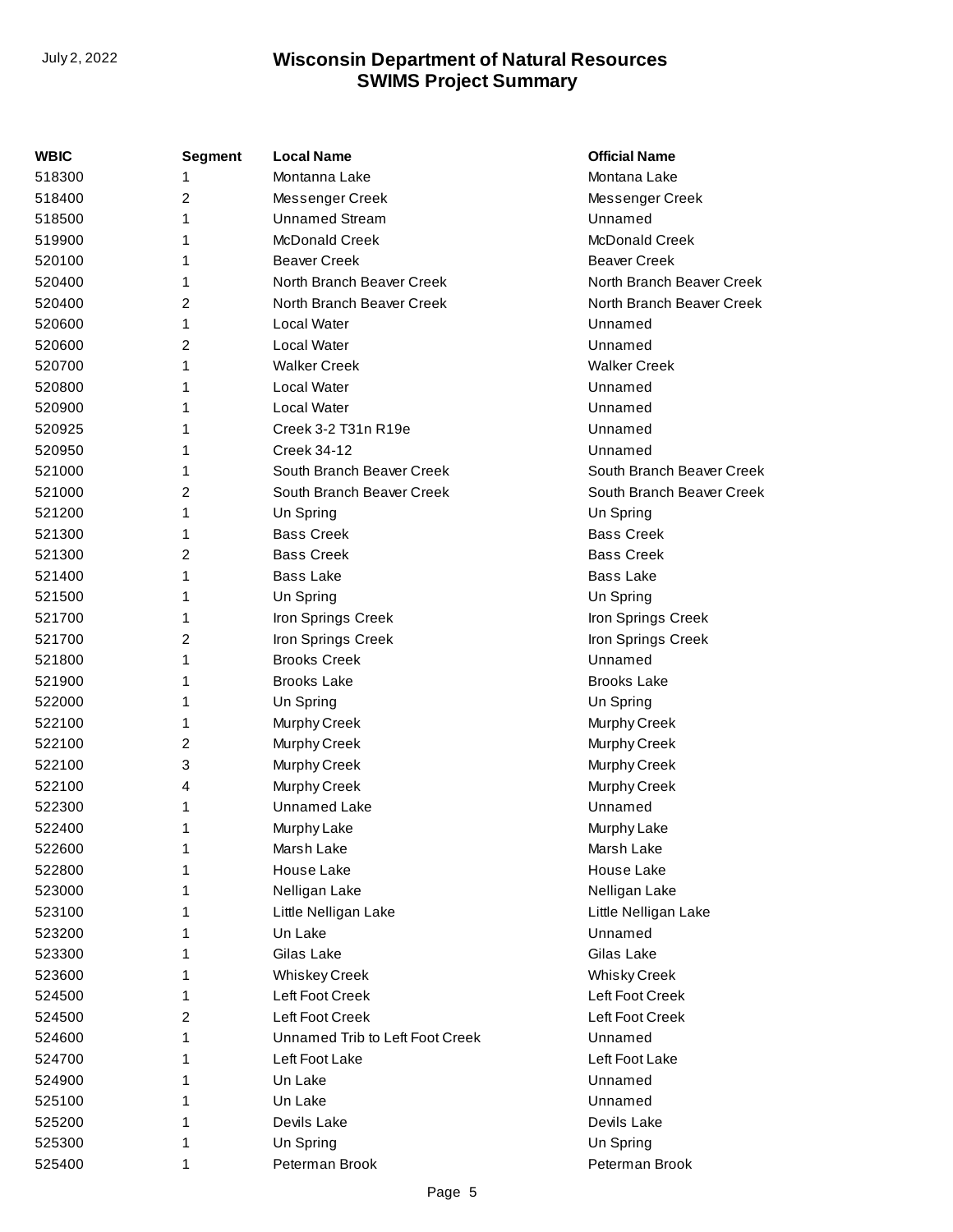| <b>WBIC</b> | Segment | <b>Local Name</b>                  | <b>Official Name</b>   |
|-------------|---------|------------------------------------|------------------------|
| 525400      | 2       | Peterman Brook                     | Peterman Brook         |
| 525500      | 1       | The Outlet                         | The Outlet             |
| 525700      | 1       | Local Water                        | Unnamed                |
| 525900      | 1       | Noquebay Lake                      | Lake Noquebay          |
| 526000      | 1       | Middle Inlet                       | Middle Inlet           |
| 526000      | 2       | Middle Inlet                       | Middle Inlet           |
| 526100      | 1       | Upper Middle Inlet                 | Upper Middle Inlet     |
| 526100      | 2       | Upper Middle Inlet                 | Upper Middle Inlet     |
| 526100      | 3       | Upper Middle Inlet                 | Upper Middle Inlet     |
| 526200      | 1       | Finnegan Creek                     | Finnegan Creek         |
| 526400      | 1       | Roosevelt Creek                    | Roosevelt Creek        |
| 526500      | 1       | Roosevelt Lake                     | Roosevelt Lake         |
| 526700      | 1       | Perch Lake                         | Perch Lake             |
| 526800      | 1       | Unnamed Trib to Upper Middle Inlet | Unnamed                |
| 526900      | 1       | Spies Lake                         | Spies Lake             |
| 527000      | 1       | <b>Plumadore Creek</b>             | <b>Plumadore Creek</b> |
| 527100      | 1       | Creek 18-7                         | Unnamed                |
| 527200      | 1       | Un Lake                            | Unnamed                |
| 527300      | 1       | Un Spring                          | Un Spring              |
| 527400      | 1       | Unnamed                            | Unnamed                |
| 527600      | 1       | Simpson Lake                       | Simpson Lake           |
| 527700      | 1       | Unnamed                            | Unnamed                |
| 527800      | 1       | <b>Pine Creek</b>                  | <b>Pine Creek</b>      |
| 527900      | 1       | Pine Lake                          | Pine Lake              |
| 528000      | 1       | Un Spring                          | Un Spring              |
| 528100      | 1       | Meadow Brook                       | Meadow Brook           |
| 528200      | 1       | <b>Unnamed Stream</b>              | Unnamed                |
| 528300      | 1       | <b>Unnamed Stream</b>              | Unnamed                |
| 528400      | 1       | <b>Unnamed Stream</b>              | Unnamed                |
| 528450      | 1       | <b>Elbow Creek</b>                 | <b>Elbow Creek</b>     |
| 528500      | 1       | <b>Elbow Lake</b>                  | <b>Elbow Lake</b>      |
| 528700      | 1       | <b>Springer Creek</b>              | <b>Springer Creek</b>  |
| 528800      | 1       | Springer Lake                      | Springer Lake          |
| 529000      | 1       | Lily Lake                          | Lily Lake              |
| 529100      | 1       | Lower Middle Inlet                 | Lower Middle Inlet     |
| 529200      | 1       | Smith Creek                        | <b>Smith Creek</b>     |
| 529300      | 1       | Unnamed Trib to Smith Cr           | Unnamed                |
| 529400      | 1       | <b>Unnamed Stream</b>              | Unnamed                |
| 529500      | 1       | Rush Lake                          | Rush Lake              |
| 529700      | 1       | Creek 33-6                         | Unnamed                |
| 529800      | 1       | <b>Creek 29-11</b>                 | Unnamed                |
| 529900      | 1       | <b>Unnamed Stream</b>              | Unnamed                |
| 530000      | 1       | <b>Chrizel Lake</b>                | Chrizel Lake           |
| 530100      | 1       | <b>Upper Inlet</b>                 | <b>Upper Inlet</b>     |
| 530100      | 2       | Upper Inlet                        | <b>Upper Inlet</b>     |
| 530100      | 3       | <b>Upper Inlet</b>                 | <b>Upper Inlet</b>     |
| 530200      | 1       | <b>Unnamed Stream</b>              | Unnamed                |
| 530300      | 1       | Unnamed                            | Unnamed                |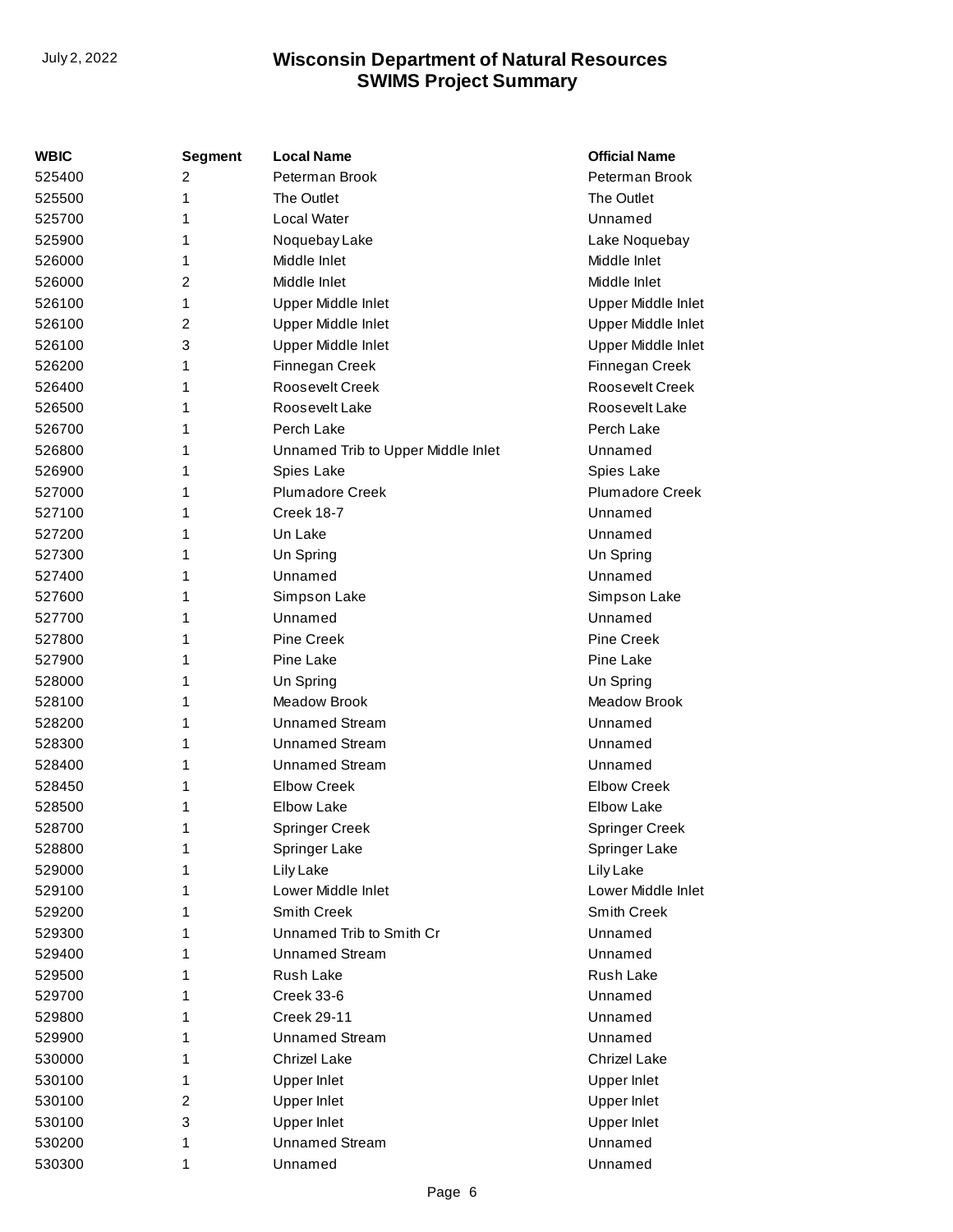| WBIC   | <b>Segment</b> | <b>Local Name</b>           | <b>Official Name</b>       |
|--------|----------------|-----------------------------|----------------------------|
| 530400 |                | Julia Lake                  | Lake Julia                 |
| 530500 | 1              | Mary Lake                   | Lake Mary                  |
| 530600 | 1              | Mud Lake                    | Mud Lake                   |
| 530700 |                | Stephenson Lake             | Stephenson Lake            |
| 531000 | 1              | Unamed                      | Unnamed                    |
| 531100 | 1              | Un Lake                     | Unnamed                    |
| 531300 |                | Sandstone Flowage           | Sandstone Flowage          |
| 531500 |                | Kirby Lake                  | Kirby Lake                 |
| 531600 | 1              | Medicine Brook              | Medicine Brook             |
| 531800 | 1              | Medbrook Lake               | Medbrook Lake              |
| 531900 |                | Joy Creek                   | Joy Creek                  |
| 532200 |                | Un Lake                     | Unnamed                    |
| 532400 | 1              | Un Lake                     | Unnamed                    |
| 532400 | 2              | Un Lake                     | Unnamed                    |
| 532600 |                | Un Lake                     | Unnamed                    |
| 532900 |                | Joy Lake                    | Joy Lake                   |
| 533000 | 1              | Joy Lake                    | Unnamed                    |
| 533100 | 1              | Kisslake                    | Kiss Lake                  |
| 533300 |                | Johnson Falls Flowage (Imp) | Johnson Falls Flowage 647  |
| 533400 |                | <b>Thunder River</b>        | <b>Thunder River</b>       |
| 533450 | 1              | <b>Creek 11-7</b>           | Unnamed                    |
| 533500 | 1              | Thunder Lake Outlet         | <b>Thunder Lake Outlet</b> |
| 533600 |                | <b>Thunder Lake</b>         | <b>Thunder Lake</b>        |
| 533700 |                | Thunder Lake Inlet          | Thunder Lake Inlet         |
| 533700 | 2              | Creek 8-16                  | Thunder Lake Inlet         |
| 533700 | 3              | Creek 8-13b                 | Thunder Lake Inlet         |
| 533700 | 4              | Thunder Lake Inlet          | Thunder Lake Inlet         |
| 533800 | 1              | Sand Lake                   | Sand Lake                  |
| 533900 | 1              | Creek 8-13b                 | Unnamed                    |
| 533900 | 2              | Creek 8-13                  | Unnamed                    |
| 534000 | 1              | <b>Bottle Lake</b>          | <b>Bottle Lake</b>         |
| 534100 | 1              | Un Lake                     | Unnamed                    |
| 534200 | 1              | Kiss Lake                   | <b>Kiss Lake</b>           |
| 534300 | 1              | Creek 8-13d, Creek 8-16     | Unnamed                    |
| 534400 |                | The Spring                  | The Spring                 |
| 534500 |                | <b>Handsaw Creek</b>        | <b>Handsaw Creek</b>       |
| 534500 | 2              | <b>Handsaw Creek</b>        | <b>Handsaw Creek</b>       |
| 534500 | 3              | Handsaw Creek               | Handsaw Creek              |
| 534700 |                | Huigen Lake                 | Huigen Lake                |
| 535100 |                | Squaw Lake                  | Squaw Lake                 |
| 535250 | 1              | Creek 20-4                  | Unnamed                    |
| 535400 | 1              | Un Spring                   | Un Spring                  |
| 535500 |                | Huber Lake (Deer)           | <b>Huber Lake</b>          |
| 535600 |                | North Work Thunder River    | North Fork Thunder River   |
| 535700 |                | <b>Frieda Creek</b>         | <b>Frieda Creek</b>        |
| 535800 |                | Frieda Lake                 | Frieda Lake                |
| 535900 |                | <b>Mountain Creek</b>       | <b>Mountain Creek</b>      |
| 536000 | 1              | Mountain Lake               | Mountain Lake              |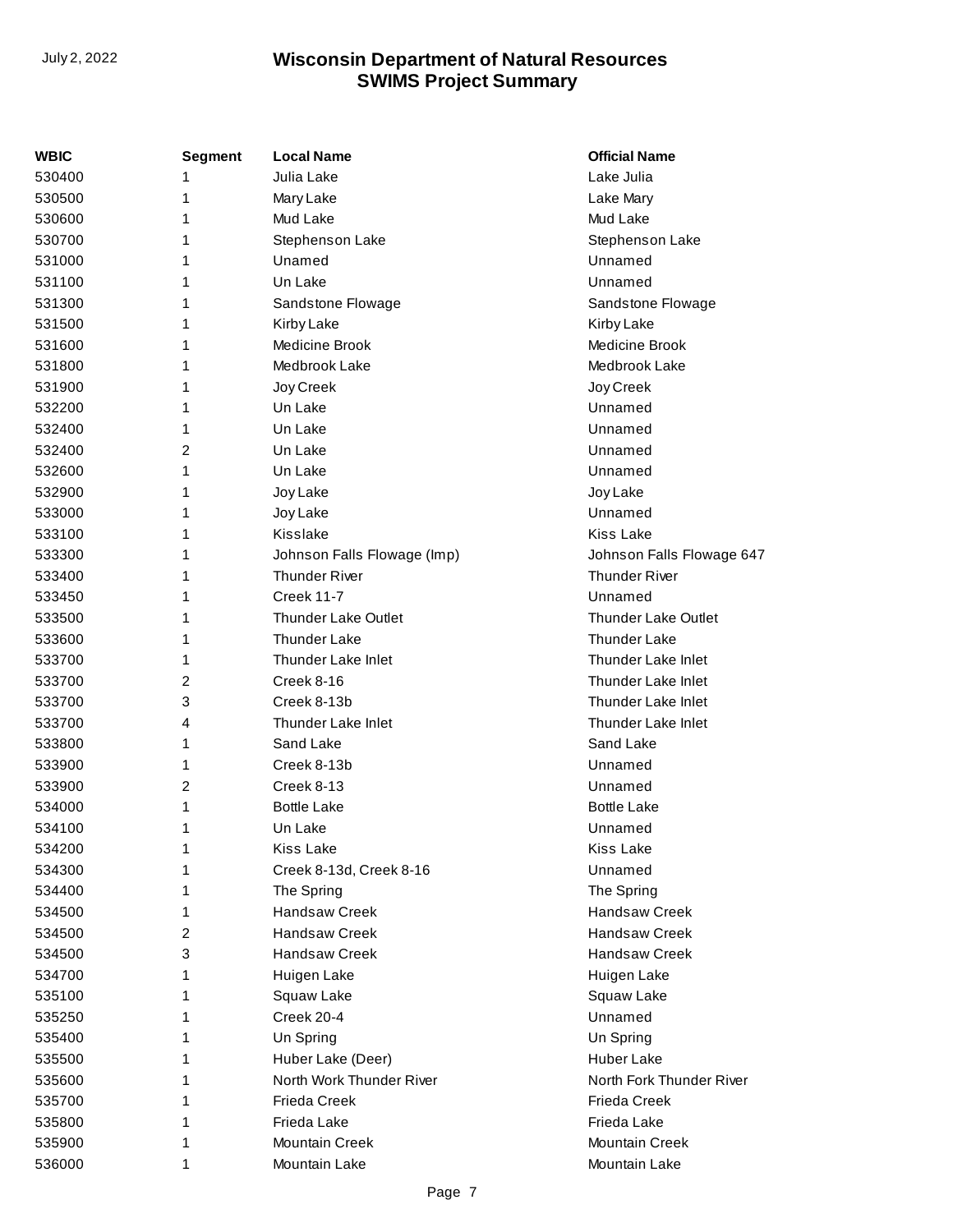| WBIC   | <b>Segment</b> | <b>Local Name</b>                           | <b>Official Name</b>      |
|--------|----------------|---------------------------------------------|---------------------------|
| 537300 | 1              | <b>East Thunder Creek</b>                   | <b>East Thunder Creek</b> |
| 537300 | 2              | <b>East Thunder Creek</b>                   | <b>East Thunder Creek</b> |
| 537700 | 1              | Smith Creek                                 | Smith Creek               |
| 537900 | 1              | Mccaslin Lake                               | McCaslin Lake             |
| 538000 | 1              | <b>Three Little Lakes</b>                   | <b>Three Little Lakes</b> |
| 538400 | 1              | South Fork Thunder River                    | South Fork Thunder River  |
| 538700 | 1              | Frying Pan Lake                             | Fryingpan Lake            |
| 540600 | 1              | High Falls Reservoir                        | High Falls Reservoir      |
| 540700 | 1              | Woods Lake Outlet                           | <b>Woods Lake Outlet</b>  |
| 540900 | 1              | Woods Lake                                  | Woods Lake                |
| 540900 | 2              | Woods Lake Beach                            | Woods Lake                |
| 541200 | 1              | Un Lake                                     | Unnamed                   |
| 541400 | 1              | Un Lake                                     | Unnamed                   |
| 541500 | 1              | Eagle Creek                                 | Eagle Creek               |
| 541600 | 1              | Little Spring Creek                         | Little Spring Creek       |
| 541700 | 1              | Little Spring Lake                          | Little Spring Lake        |
| 541800 | 1              | Murbou Creek                                | Murbou Creek              |
| 541900 | 1              | Murbou Lake                                 | Murbou Lake               |
| 542100 | 1              | Un Lake                                     | Unnamed                   |
| 542200 | 1              | Creek 23-1d                                 | Unnamed                   |
| 542300 | 1              | Creek 23-1c                                 | Unnamed                   |
| 542300 | 2              | Local Water                                 | Unnamed                   |
| 542400 | 1              | Creek 23-1c                                 | Unnamed                   |
| 543000 | 1              | Creek 34-16                                 | Unnamed                   |
| 543100 | 1              | <b>Creek 34-11</b>                          | Unnamed                   |
| 543200 | 1              | Unnamed Trib to Eagle Cr                    | Unnamed                   |
| 543400 | 1              | Un Lake                                     | Unnamed                   |
| 543600 | 1              | <b>Homestead Creek</b>                      | <b>Homestead Creek</b>    |
| 543700 | 1              | Campbell Creek                              | Campbell Creek            |
| 543800 | 1              | Campbell Lake                               | Campbell Lake             |
| 543900 | 1              | <b>Homstead Lake</b>                        | Homestead Lake            |
| 544000 | 1              | Creek 29-6                                  | Unnamed                   |
| 544100 | 1              | Un Spring                                   | Un Spring                 |
| 544200 |                | <b>Taylor Creek</b>                         | Unnamed                   |
| 544300 |                | <b>Taylor Lake</b>                          | <b>Taylor Lake</b>        |
| 544400 |                | Un Spring                                   | Un Spring                 |
| 544500 |                | Little Eagle Creek                          | Little Eagle Creek        |
| 544600 | 1              | Un Lake                                     | Unnamed                   |
| 544900 | 1              | <b>Creek 33-5</b>                           | Unnamed                   |
| 545000 |                | Un Spring                                   | Un Spring                 |
| 545100 | 1              | Un Lake                                     | Unnamed                   |
| 545200 | 1              | Un Spring                                   | Un Spring                 |
| 545400 | 1              | Caldron Falls Reservoir (Imp)               | Caldron Falls Reservoir*  |
| 545400 | 2              | Caldron Falls Reservoir - Musky Point Beach | Caldron Falls Reservoir*  |
| 545700 | 1              | Creek 12-4 T33n R17e                        | Unnamed                   |
| 546300 | 1              | <b>Crandall Lake</b>                        | Crandall Lake             |
| 546400 | 2              | Creek 3-1                                   | Unnamed                   |
| 546700 | 1              | <b>Babson Pond Creek</b>                    | <b>Babson Pond Creek</b>  |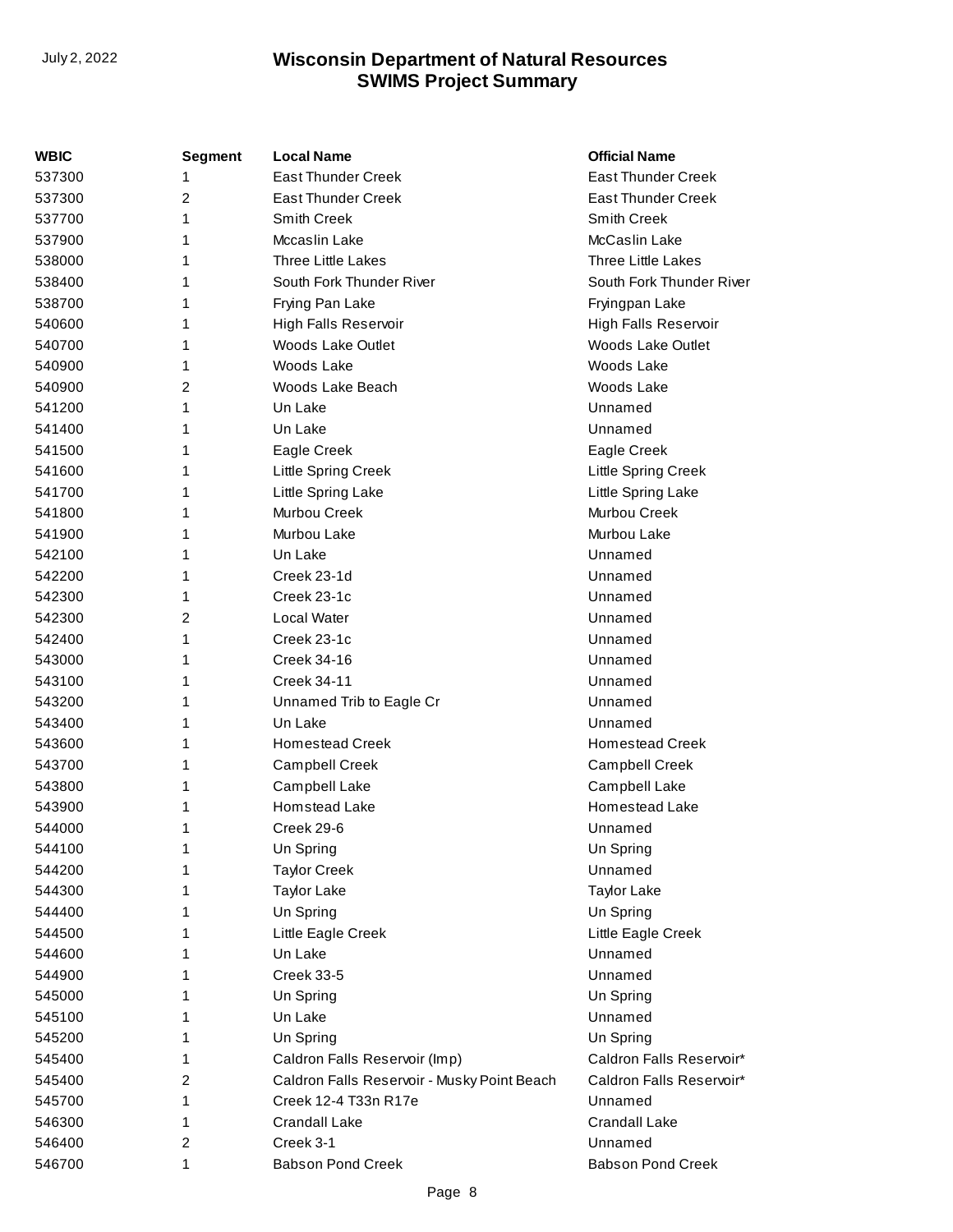| <b>WBIC</b> | <b>Segment</b> | <b>Local Name</b>       | <b>Official Name</b>    |
|-------------|----------------|-------------------------|-------------------------|
| 546900      | 1              | <b>Babson Pond</b>      | <b>Babson Pond</b>      |
| 546950      | 1              | <b>Creek 25-3</b>       | Unnamed                 |
| 547000      | 1              | <b>Brandywine Creek</b> | <b>Brandywine Creek</b> |
| 547100      | 1              | <b>Brandywine Lake</b>  | <b>Brandywine Lake</b>  |
| 547200      | 1              | Otter Creek             | <b>Otter Creek</b>      |
| 547200      | 2              | <b>Otter Creek</b>      | <b>Otter Creek</b>      |
| 547300      | 1              | <b>Spring Creek</b>     | <b>Spring Creek</b>     |
| 547600      | 1              | <b>Spruce Creek</b>     | <b>Spruce Creek</b>     |
| 547700      | 1              | Spruce Lake             | Spruce Lake             |
| 547800      | 1              | Creek 18-9              | Unnamed                 |
| 547900      | 1              | Un Lake                 | Unnamed                 |
| 548000      | 1              | Un Lake                 | Unnamed                 |
| 550600      | 1              | <b>Rat River</b>        | <b>Rat River</b>        |
| 550700      | 1              | Newman Creek            | Newman Creek            |
| 558300      | 1              | Camp Five Creek         | Camp Five Creek         |
| 558400      | 1              | Swamp Creek             | Swamp Creek             |
| 558500      | 1              | Un Spring               | Un Spring               |
| 558550      | 1              | Creek 26-1              | Unnamed                 |
| 558800      | 1              | Swede John Creek        | Swede John Creek        |
| 558900      | 1              | <b>Creek 21-14</b>      | Unnamed                 |
| 559000      | 1              | Un Spring               | Unnamed                 |
| 559100      | 1              | Un Spring               | Un Spring               |
| 559200      | 1              | Un Spring               | Un Spring               |
| 559300      | 1              | Un Spring               | Un Spring               |
| 559400      | 1              | Perch Lake              | Perch Lake              |
| 559700      | 1              | Un Lake                 | Unnamed                 |
| 559800      | 1              | Camp Nine Creek         | Camp Nine Creek         |
| 559900      | 1              | Creek 8-5               | Unnamed                 |
| 560000      | 1              | Un Spring               | Un Spring               |
| 561800      | 1              | Un Spring               | Un Spring               |
| 562000      | 1              | Camp B Creek            | Camp B Creek            |
| 562400      | 1              | Camp B Lake             | Camp B Lake             |
| 583200      | 1              | Little River            | Little River            |
| 583300      | 1              | Creek 30-10             | Unnamed                 |
| 583500      | 1              | <b>University Creek</b> | Unnamed                 |
| 583600      | 1              | Annabelle Lake          | Annabelle Lake          |
| 583700      | 1              | <b>Back Lake</b>        | <b>Back Lake</b>        |
| 583800      | 1              | <b>Back Lake</b>        | <b>Back Lake</b>        |
| 584000      | 1              | <b>Barnes Lake</b>      | <b>Barnes Lake</b>      |
| 584100      | 1              | Barr Lake               | Barr Lake               |
| 584700      | 1              | Camp Lake               | Camp Lake               |
| 584800      | 1              | Christian Lake          | Christian Lake          |
| 584900      | 1              | Clarey Lake             | Clarey Lake             |
| 585000      | 1              | Cole Lake               | Cole Lake               |
| 585200      | 1              | Crooked Lake            | Crooked Lake            |
| 585500      | 1              | Dolan Lake              | Dolan Lake              |
| 585600      | 1              | East Twin Lake          | East Twin Lake          |
| 587100      | 1              | June Lake               | June Lake               |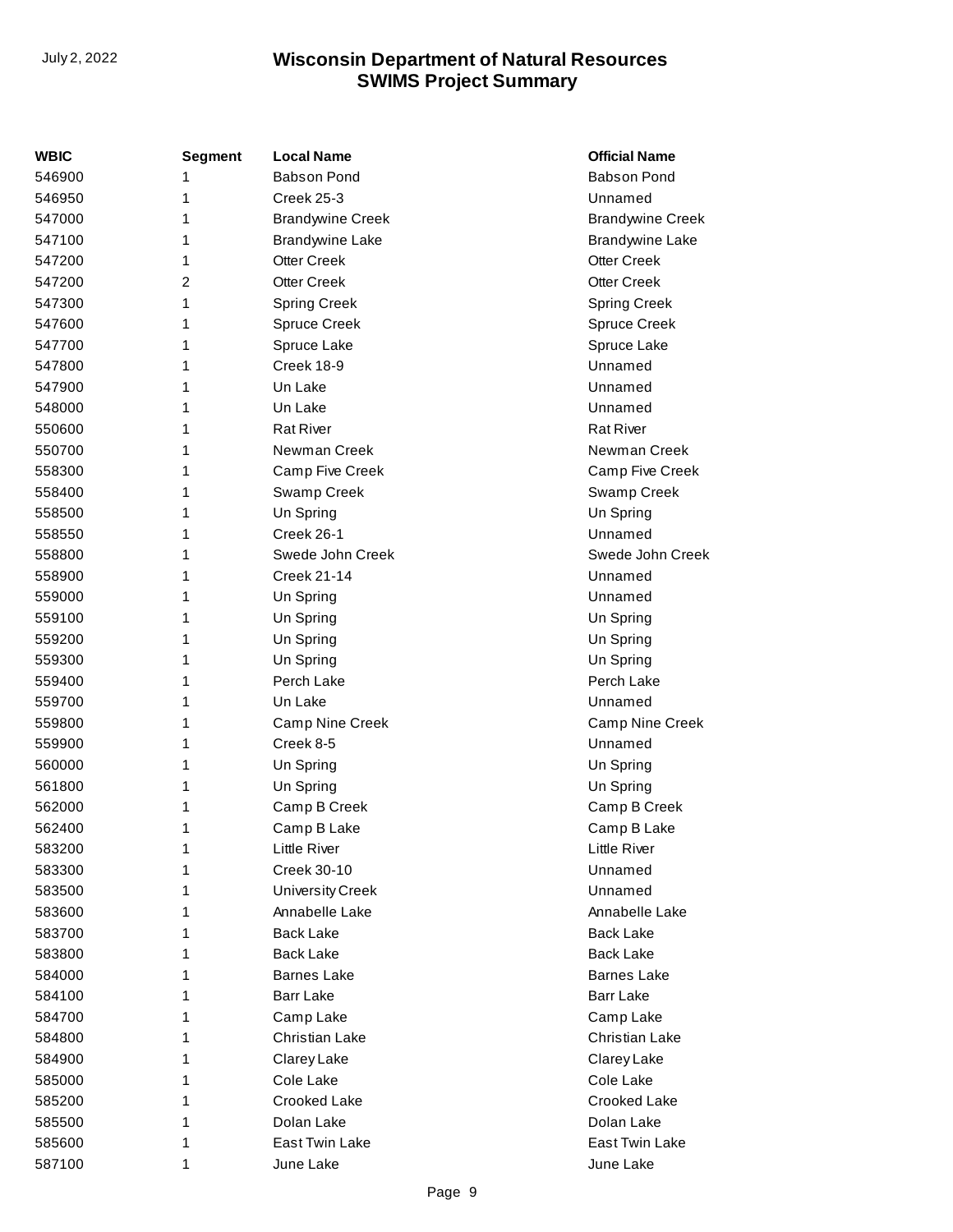| WBIC   | Segment | <b>Local Name</b>    | <b>Official Name</b> |
|--------|---------|----------------------|----------------------|
| 587200 | 1       | <b>Kidd Lake</b>     | <b>Kidd Lake</b>     |
| 587300 | 1       | Kimlark Lake         | Kimlark Lake         |
| 587600 | 1       | Little Mccall Lake   | Little McCall Lake   |
| 587800 | 1       | Long Lake            | Long Lake            |
| 587900 | 1       | Lost Lake            | Lost Lake            |
| 588200 | 1       | Lundgren Lake        | Lundgren Lake        |
| 588700 | 1       | Merriman Lake        | Merriman Lake        |
| 588800 | 1       | Minnie Lake          | Minnie Lake          |
| 588900 | 1       | Mirror Lake          | <b>Mirror Lake</b>   |
| 589100 | 1       | Monson Pond          | Monson Pond          |
| 589200 | 1       | Moose Lake           | Moose Lake           |
| 589300 | 1       | Morgan Lake          | Morgan Lake          |
| 589500 | 1       | Mud Lake             | Mud Lake             |
| 589900 | 1       | Mulhaney Lake        | Mullaney Lake        |
| 590100 | 1       | Nadjak Lake          | Nadjak Lake          |
| 590400 | 1       | Papoose Lake         | Papoose Lake         |
| 590600 | 1       | <b>Phillips Lake</b> | <b>Phillips Lake</b> |
| 590900 | 1       | Pothole Lake         | Pothole Lake         |
| 591100 | 1       | Rector Lake          | <b>Rector Lake</b>   |
| 591900 | 1       | Second Lake          | Second Lake          |
| 592100 | 1       | Smith Lake           | Smith Lake           |
| 592500 | 1       | <b>Thoeming Lake</b> | Thoeming Lake        |
| 592600 | 1       | <b>Trout Lake</b>    | <b>Trout Lake</b>    |
| 592700 | 1       | Un Lake              | Unnamed              |
| 592800 | 1       | Unamed               | Unnamed              |
| 592900 | 1       | Un Lake              | Unnamed              |
| 593000 | 1       | Un Lake              | Unnamed              |
| 593100 | 1       | Un Lake              | Unnamed              |
| 593200 | 1       | Un Lake              | Unnamed              |
| 593300 | 1       | Un Lake              | Unnamed              |
| 593400 | 1       | Un Lake              | Unnamed              |
| 593500 | 1       | Un Lake              | Unnamed              |
| 593600 | 1       | Un Lake              | Unnamed              |
| 593700 | 1       | Un Lake              | Unnamed              |
| 593800 | 1       | Un Lake              | Unnamed              |
| 593900 | 1       | Un Lake              | Unnamed              |
| 594000 | 1       | Un Lake              | Unnamed              |
| 594100 | 1       | Un Lake              | Unnamed              |
| 594200 | 1       | Un Lake              | Unnamed              |
| 594300 | 1       | Un Lake              | Unnamed              |
| 594400 | 1       | Un Lake              | Unnamed              |
| 594500 | 1       | Un Lake              | Unnamed              |
| 594600 | 1       | Un Lake              | Unnamed              |
| 594700 | 1       | Un Lake              | Unnamed              |
| 594800 | 1       | Un Lake              | Unnamed              |
| 594900 | 1       | Un Lake              | Unnamed              |
| 595000 | 1       | Un Lake              | Unnamed              |
| 595100 | 1       | Un Lake              | Unnamed              |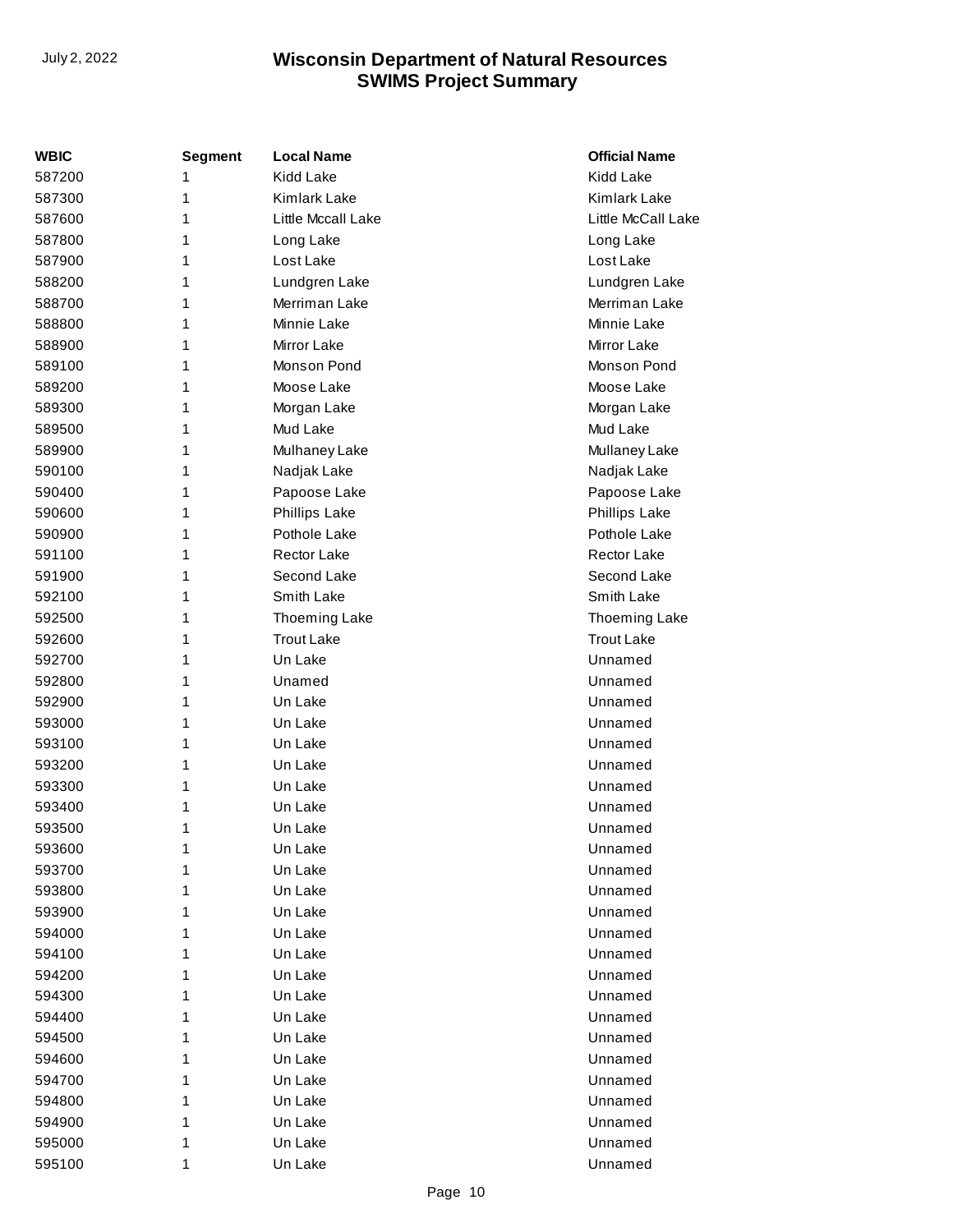| <b>WBIC</b> | Segment | <b>Local Name</b>                   | <b>Official Name</b>        |
|-------------|---------|-------------------------------------|-----------------------------|
| 595200      | 1       | Un Lake                             | Unnamed                     |
| 595300      | 1       | Un Lake                             | Unnamed                     |
| 595400      | 1       | Un Lake                             | Unnamed                     |
| 595500      | 1       | Un Lake                             | Unnamed                     |
| 595600      | 1       | Un Lake                             | Unnamed                     |
| 595700      | 1       | Un Lake                             | Unnamed                     |
| 595800      | 1       | Un Lake                             | Unnamed                     |
| 595900      | 1       | Unamed                              | Unnamed                     |
| 596000      | 1       | Unamed                              | Unnamed                     |
| 596100      | 1       | Un Lake                             | Unnamed                     |
| 596200      | 1       | Un Lake                             | Unnamed                     |
| 596300      | 1       | Un Lake                             | Unnamed                     |
| 596400      | 1       | Un Lake                             | Unnamed                     |
| 596500      | 1       | Un Lake                             | Unnamed                     |
| 596600      |         | Un Lake                             | Unnamed                     |
| 596700      | 1       | Un Lake                             | Unnamed                     |
| 596800      | 1       | Un Lake                             | Unnamed                     |
| 596900      | 1       | Un Lake                             | Unnamed                     |
| 597100      | 1       | Un Lake                             | Unnamed                     |
| 597200      | 1       | Un Lake                             | Unnamed                     |
| 598900      | 1       | Un Lake                             | Unnamed                     |
| 599000      | 1       | Un Lake                             | Unnamed                     |
| 599100      |         | Un Lake                             | Unnamed                     |
| 599200      | 1       | Un Lake                             | Unnamed                     |
| 608500      | 1       | West Twin Lake                      | West Twin Lake              |
| 608600      | 1       | Woempner Lake                       | Woempner Lake               |
| 608800      | 1       | Woods Lake                          | Woods Lake                  |
| 608900      | 1       | Young Lake                          | Young Lake                  |
| 609000      | 1       | Menominee River                     | Menominee River             |
| 609000      | 2       | Menominee River                     | Menominee River             |
| 609000      | 3       | Menominee River                     | Menominee River             |
| 609000      | 4       | Menominee River Above Pier's George | Menominee River             |
| 609000      | 5       | Menominee River                     | Menominee River             |
| 609400      | 1       | Scott Flowage, Upper                | Upper Scott Flowage 4060    |
| 609500      | 1       | Wright Slough                       | Wright Slough               |
| 609600      | 1       | Coulter Slough                      | Coulter Slough              |
| 609800      | 1       | <b>Unnamed Stream</b>               | Unnamed                     |
| 609900      | 1       | <b>Twin Creek</b>                   | <b>Twin Creek</b>           |
| 610000      | 1       | <b>Unnamed Stream</b>               | Unnamed                     |
| 610100      | 1       | <b>Unnamed Stream</b>               | Unnamed                     |
| 610200      | 1       | <b>Wagner Creek</b>                 | <b>Wagner Creek</b>         |
| 610300      | 1       | <b>Unnamed Stream</b>               | Unnamed                     |
| 610400      | 1       | <b>Unnamed Stream</b>               | Unnamed                     |
| 610500      | 1       | <b>Unnamed Stream</b>               | Unnamed                     |
| 610550      | 1       | Local Water                         | Unnamed                     |
| 610700      | 1       | Grand Rapids Flowage (Imp)          | <b>Grand Rapids Flowage</b> |
| 610800      | 1       | <b>Unnamed Stream</b>               | Unnamed                     |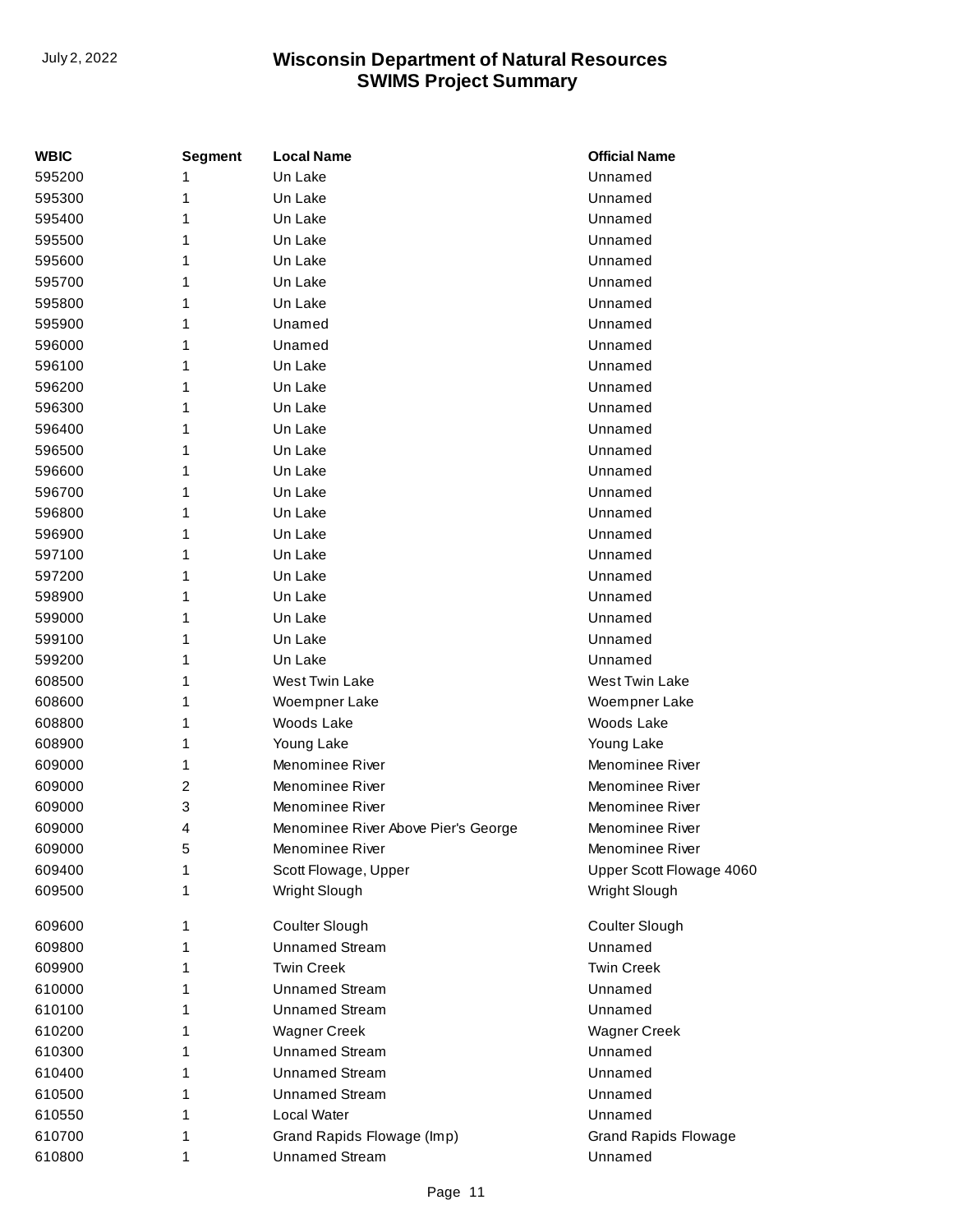| WBIC   | <b>Segment</b> | <b>Local Name</b>        | <b>Official Name</b>   |
|--------|----------------|--------------------------|------------------------|
| 610900 | 1              | Poch De Noch Lake        | Poche De Noche         |
| 611100 | 1              | Little Poch De Noch Lake | Little Poche De Noche  |
| 611150 | 1              | Unnamed                  | Unnamed                |
| 611200 | 1              | <b>Mccall Creek</b>      | <b>McCall Creek</b>    |
| 611200 | 2              | <b>Mccall Creek</b>      | <b>McCall Creek</b>    |
| 611300 | 1              | Mccall Lake              | McCall Lake            |
| 611400 | 1              | Wausaukee River          | Wausaukee River        |
| 611400 | 2              | Wausaukee River          | <b>Wausaukee River</b> |
| 611400 | 3              | <b>Wausakee River</b>    | Wausaukee River        |
| 611500 | 1              | Little Wausaukee River   | Little Wausaukee Creek |
| 611500 | $\overline{c}$ | Little Wausaukee Creek   | Little Wausaukee Creek |
| 611800 | 1              | Helen Lake               | Helen Lake             |
| 612000 | 1              | Cedar Lake               | Cedar Lake             |
| 612200 | 1              | Wausaukee Lake           | Wausaukee Lake         |
| 612300 | 1              | <b>Coldwater Brook</b>   | Coldwater Brook        |
| 612400 | 1              | <b>Unnamed Stream</b>    | Unnamed                |
| 612500 | 1              | <b>Unnamed Stream</b>    | Unnamed                |
| 612600 | 1              | <b>Unnamed Stream</b>    | Unnamed                |
| 612700 | 1              | <b>Heubler Creek</b>     | <b>Heubler Creek</b>   |
| 612800 | 1              | <b>Heubler Lake</b>      | <b>Heubler Lake</b>    |
| 612900 | 1              | Creek 33-12 T35n R19e    | Unnamed                |
| 613000 | 1              | <b>Unnamed Stream</b>    | Unnamed                |
| 613200 | 1              | Creek 8-5                | Unnamed                |
| 613300 | 1              | Spring Lake              | Spring Lake            |
| 613400 | 1              | <b>Creek 6-15</b>        | Unnamed                |
| 613500 | 1              | <b>Unnamed Stream</b>    | Unnamed                |
| 613600 | 1              | Creek 6-7a               | Unnamed                |
| 613700 | 1              | <b>Unnamed Streams</b>   | Unnamed                |
| 613800 | 1              | <b>Unnamed Stream</b>    | Unnamed                |
| 613900 | 1              | <b>Wolf Creek</b>        | <b>Wolf Creek</b>      |
| 613900 | 2              | <b>Wolf Creek</b>        | <b>Wolf Creek</b>      |
| 613900 | 3              | <b>Wolf Creek</b>        | <b>Wolf Creek</b>      |
| 613900 | 4              | <b>Wolf Creek</b>        | <b>Wolf Creek</b>      |
| 614000 | 1              | Local Water              | Unnamed                |
| 614100 | 1              | <b>Birch Lake</b>        | <b>Birch Lake</b>      |
| 614200 | 1              | Wolf Lake                | Wolf Lake              |
| 614400 | 1              | <b>Unnamed Stream</b>    | Unnamed                |
| 614500 | 1              | Little Wolf Lake         | Little Wolf Lake       |
| 614600 | 1              | Fence Lake               | Fence Lake             |
| 614700 | 1              | Un Spring                | Un Spring              |
| 614800 | 1              | Grass Lake               | Grass Lake             |
| 614900 | 1              | <b>Island Lake</b>       | <b>Island Lake</b>     |
| 615000 | 1              | <b>Unnamed Stream</b>    | Unnamed                |
| 615100 | 1              | Un Spring                | Un Spring              |
| 615200 | 1              | Little Island Lake       | Little Island Lake     |
| 615300 | 1              | Un Spring                | Un Spring              |
| 615400 | 1              | <b>Holmes Creek</b>      | <b>Holmes Creek</b>    |
| 615400 | 2              | <b>Holmes Creek</b>      | <b>Holmes Creek</b>    |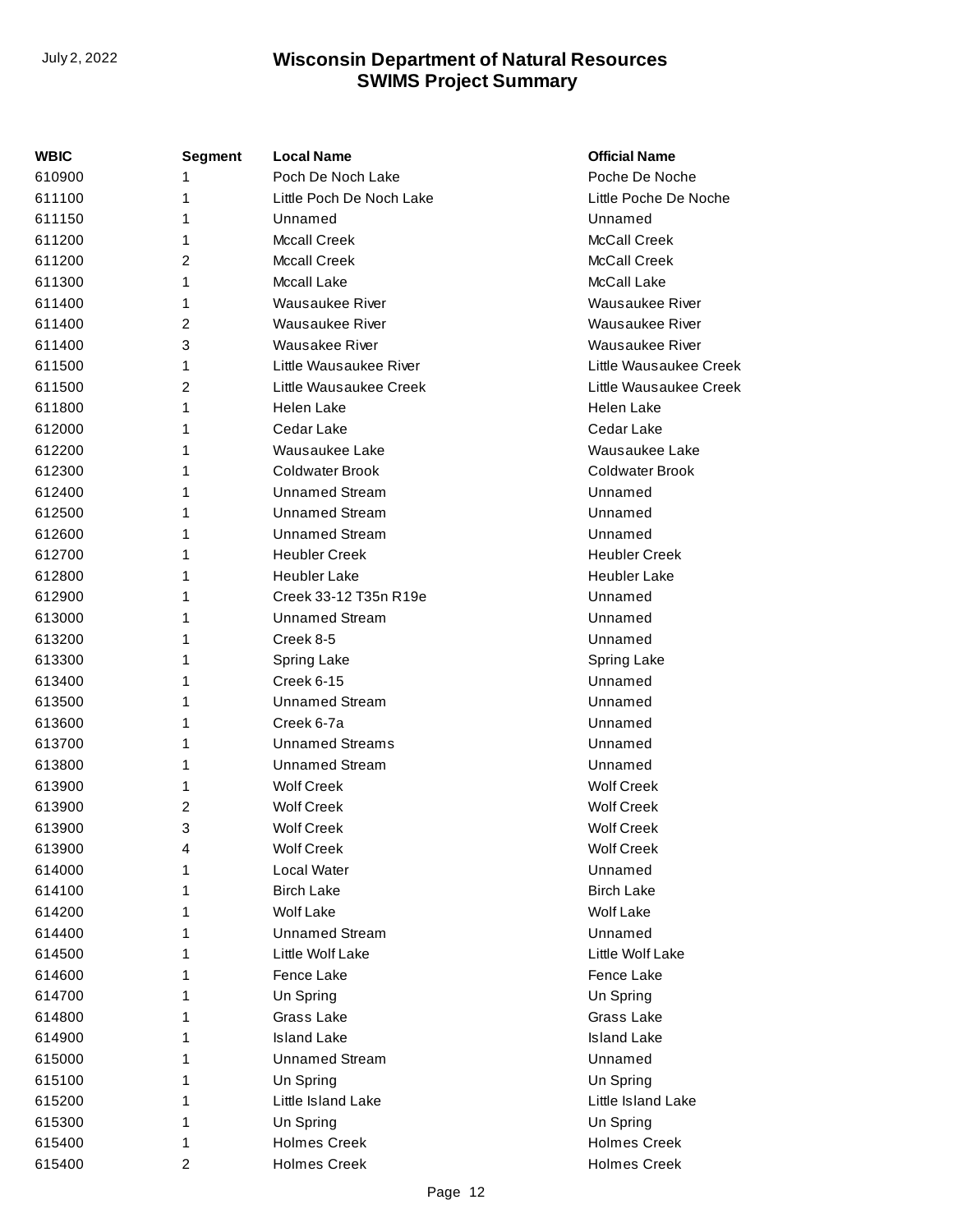| WBIC   | <b>Segment</b> | <b>Local Name</b>       | <b>Official Name</b>    |  |  |
|--------|----------------|-------------------------|-------------------------|--|--|
| 615500 | 1              | Cedarville Creek        | Cedarville Creek        |  |  |
| 615600 | 1              | Creek 35-12<br>Unnamed  |                         |  |  |
| 615650 | 1              | <b>Creek 31-1</b>       | Unnamed                 |  |  |
| 615700 | 1              | Pike River              | <b>Pike River</b>       |  |  |
| 615700 | 2              | <b>Pike River</b>       | <b>Pike River</b>       |  |  |
| 615800 | 1              | <b>Holloway Creek</b>   | Unnamed                 |  |  |
| 615800 | 2              | Unnamed                 | Unnamed                 |  |  |
| 615900 | 1              | Slough Creek            | Slough Creek            |  |  |
| 616100 | 1              | K.C. Creek              | <b>KC</b> Creek         |  |  |
| 616150 | 1              | Creek 22-2              | Unnamed                 |  |  |
| 616300 | 1              | North Branch Pike River | North Branch Pike River |  |  |
| 616500 | 1              | Un Spring               | Un Spring               |  |  |
| 616700 | 1              | Un Spring               | Un Spring               |  |  |
| 616800 | 1              | <b>Beecher Creek</b>    | <b>Beecher Creek</b>    |  |  |
| 616800 | 2              | <b>Beecher Creek</b>    | <b>Beecher Creek</b>    |  |  |
| 617000 | 1              | <b>Beecher Lake</b>     | <b>Beecher Lake</b>     |  |  |
| 617100 | 1              | <b>Upper Lake</b>       | <b>Upper Lake</b>       |  |  |
| 617200 | 1              | Un Lake                 | Unnamed                 |  |  |
| 617300 | 1              | Wiggins Lake            | Wiggins Lake            |  |  |
| 617400 | 1              | Creek 29-4              | Unnamed                 |  |  |
| 617500 | 1              | Un Spring               | Un Spring               |  |  |
| 617600 | 1              | <b>Smeester Creek</b>   | <b>Smeesters Creek</b>  |  |  |
| 617700 | 1              | Un Lake                 | Unnamed                 |  |  |
| 617900 | 1              | <b>Town Corner Lake</b> | Town Corner Lake        |  |  |
| 618000 | 1              | <b>Mcdonald Creek</b>   | Unnamed                 |  |  |
| 618100 | 1              | Mcdonald Lake           | McDonald Lake           |  |  |
| 618150 | 1              | Creek 27-8              | Unnamed                 |  |  |
| 618200 | 1              | <b>Whiskey Creek</b>    | <b>Whiskey Creek</b>    |  |  |
| 618400 | 1              | <b>Trout Haven Pond</b> | Trout Haven Pond        |  |  |
| 618450 | 1              | Creek 28-6              | Unnamed                 |  |  |
| 618950 | 1              | Creek 29-6              | Unnamed                 |  |  |
| 619200 | 1              | Creek 21-8              | Unnamed                 |  |  |
| 619250 | 1              | Creek 21-6              | Unnamed                 |  |  |
| 619400 | 1              | <b>Creek 16-12</b>      | Unnamed                 |  |  |
| 619600 | 1              | Cole Creek              | Cole Creek              |  |  |
| 619800 | 1              | Lily Lake               | Lily Lake               |  |  |
| 619850 | 1              | <b>Creek 34-14</b>      | Unnamed                 |  |  |
| 620100 | 1              | Mud Lake                | Mud Lake                |  |  |
| 620150 | 1              | Creek 5-1               | Unnamed                 |  |  |
| 620200 | 1              | Creek 6-3               | Unnamed                 |  |  |
| 621000 | 1              | Creek 36-10             | Unnamed                 |  |  |
| 621100 | 1              | K.C. Creek              | <b>KC</b> Creek         |  |  |
| 621100 | $\overline{c}$ | <b>KCC</b> reek         | <b>KCC</b> reek         |  |  |
| 621100 | 3              | <b>KCC</b> reek         | <b>KC</b> Creek         |  |  |
| 621200 | 1              | Creek 35-6              | Unnamed                 |  |  |
| 621300 | 1              | Dvorak Lake             | Dvorak Lake             |  |  |
| 621325 | 1              | Creek 26-8c             | Unnamed                 |  |  |
| 621350 | 1              | Creek 26-8b             | Unnamed                 |  |  |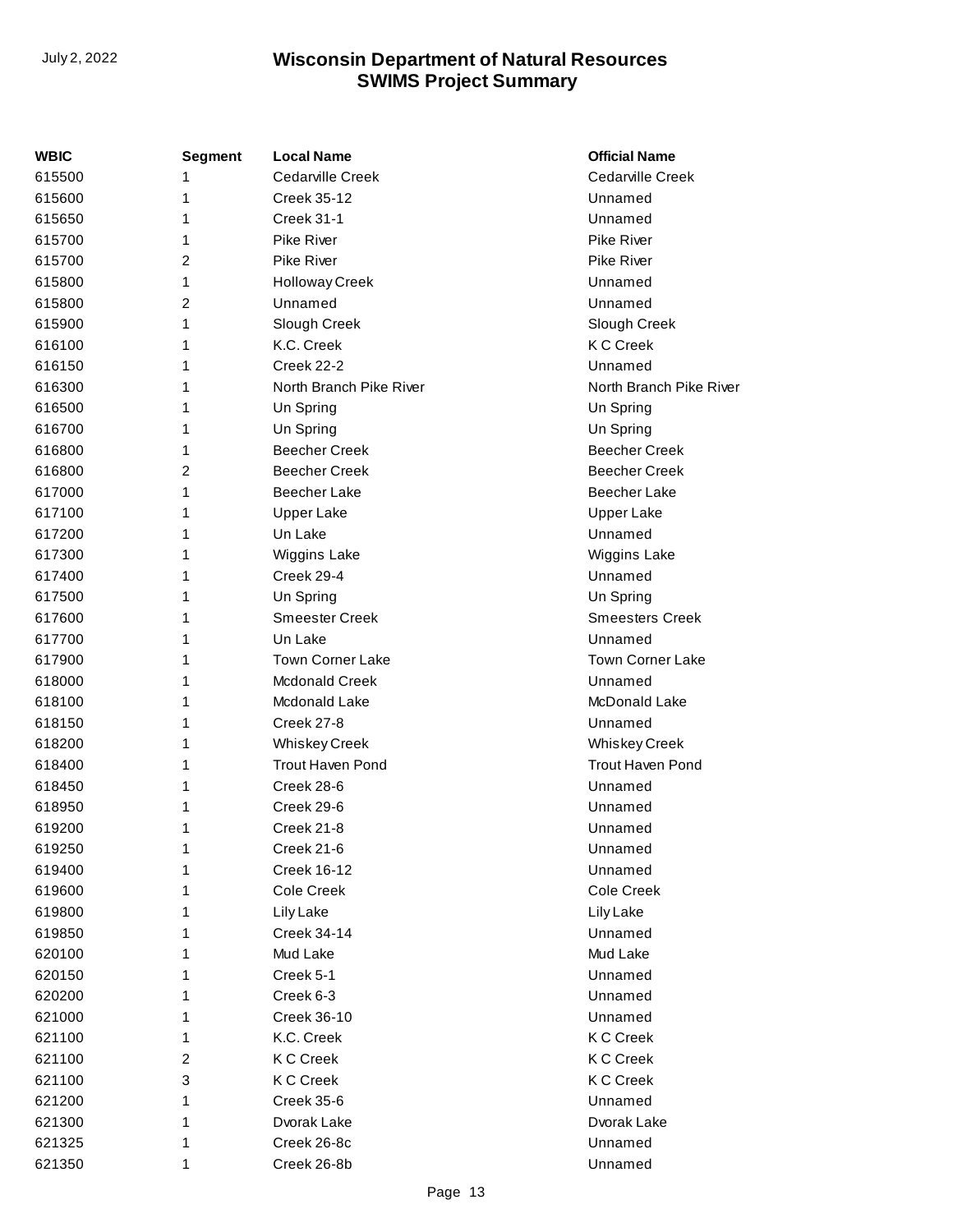| WBIC   | <b>Segment</b> | <b>Local Name</b>              | <b>Official Name</b>    |  |
|--------|----------------|--------------------------------|-------------------------|--|
| 621400 | 1              | Beaver Branch                  | Beaver Br               |  |
| 621500 | 1              | Un Lake                        | Unnamed                 |  |
| 621600 | 1              | <b>Sackerson Creek</b>         | <b>Sackerson Creek</b>  |  |
| 621700 | 1              | Sackerson Lake                 | Sackerson Lake          |  |
| 621800 | 1              | Spur Creek                     | Spur Creek              |  |
| 621900 | 1              | Spur Lake                      | Spur Lake               |  |
| 622000 | 1              | Un Lake                        | Unnamed                 |  |
| 622100 | 1              | Un Lake                        | Unnamed                 |  |
| 622300 | 1              | Creek 33-14 T37n R18e          | Unnamed                 |  |
| 622400 | 1              | Un Spring                      | Un Spring               |  |
| 622600 | 1              | <b>Railroad Pond</b>           | <b>Railroad Pond</b>    |  |
| 622800 | 1              | North Pond                     | North Pond              |  |
| 622900 | 1              | <b>Macintire Creek</b>         | Macintire Creek         |  |
| 623000 | 1              | Sidney Creek                   | Sidney Creek            |  |
| 623100 | 1              | Lost Creek                     | Unnamed                 |  |
| 623200 | 1              | Lost Lake                      | Lost Lake               |  |
| 623300 | 1              | Shinnis Branch                 | Shinns Br               |  |
| 623400 | 1              | Hobachee Lake                  | Hobachee Lake           |  |
| 623500 | 1              | Camp D Creek                   | Camp D Creek            |  |
| 623600 | 1              | Sprindale Brook                | Springdale Br           |  |
| 623800 | 1              | Un Spring                      | Un Spring               |  |
| 623850 | 1              | <b>Creek 21-9</b>              | Unnamed                 |  |
| 623900 | 1              | South Branch Pike River        | South Branch Pike River |  |
| 623900 | 2              | South Branch Pike River        | South Branch Pike River |  |
| 623900 | 3              | South Branch Pike River        | South Branch Pike River |  |
| 623900 | 4              | South Branch Pike River        | South Branch Pike River |  |
| 624000 | 1              | Little South Branch Pike River | Little S Br Pike River  |  |
| 624000 | $\overline{2}$ | Little South Branch Pike River | Little S Br Pike River  |  |
| 624300 | 1              | Bear Lake                      | Bear Lake               |  |
| 624400 | 1              | Mathis Lake                    | Mathis Lake             |  |
| 624450 | 1              | Creek 26-7                     | Unnamed                 |  |
| 624600 | 1              | Kellinbach Lake                | Kellinbach Lake         |  |
| 624700 | 1              | Rosey Creek                    | Rosey Creek             |  |
| 624900 |                | Sixteen Lake                   | Lake Sixteen            |  |
| 625100 | 1              | Lehman Lake                    | Lehman Lake             |  |
| 625200 | 1              | Rosey Lake                     | Rosey Lake              |  |
| 625300 | 1              | Creek 30-2                     | Unnamed                 |  |
| 625400 | 1              | Creek 24-16d                   | Unnamed                 |  |
| 625500 | 1              | Un Spring                      | Un Spring               |  |
| 625600 | 1              | Creek 24-16a                   | Unnamed                 |  |
| 625750 | 1              | <b>Creek 24-14</b>             | Unnamed                 |  |
| 625900 | 1              | Stovekin Lake                  | Stovekin Lake           |  |
| 626100 | 1              | Horsehead Lake                 | Horsehead Lake          |  |
| 626200 | 1              | Duck Lake                      | Duck Lake               |  |
| 626300 | 1              | Creek 16-6                     | Unnamed                 |  |
| 626500 | 1              | Disney Lake                    | Disney Lake             |  |
| 626600 | 1              | <b>Creek 19-5</b>              | Unnamed                 |  |
| 626700 | 1              | Creek 9-11                     | Unnamed                 |  |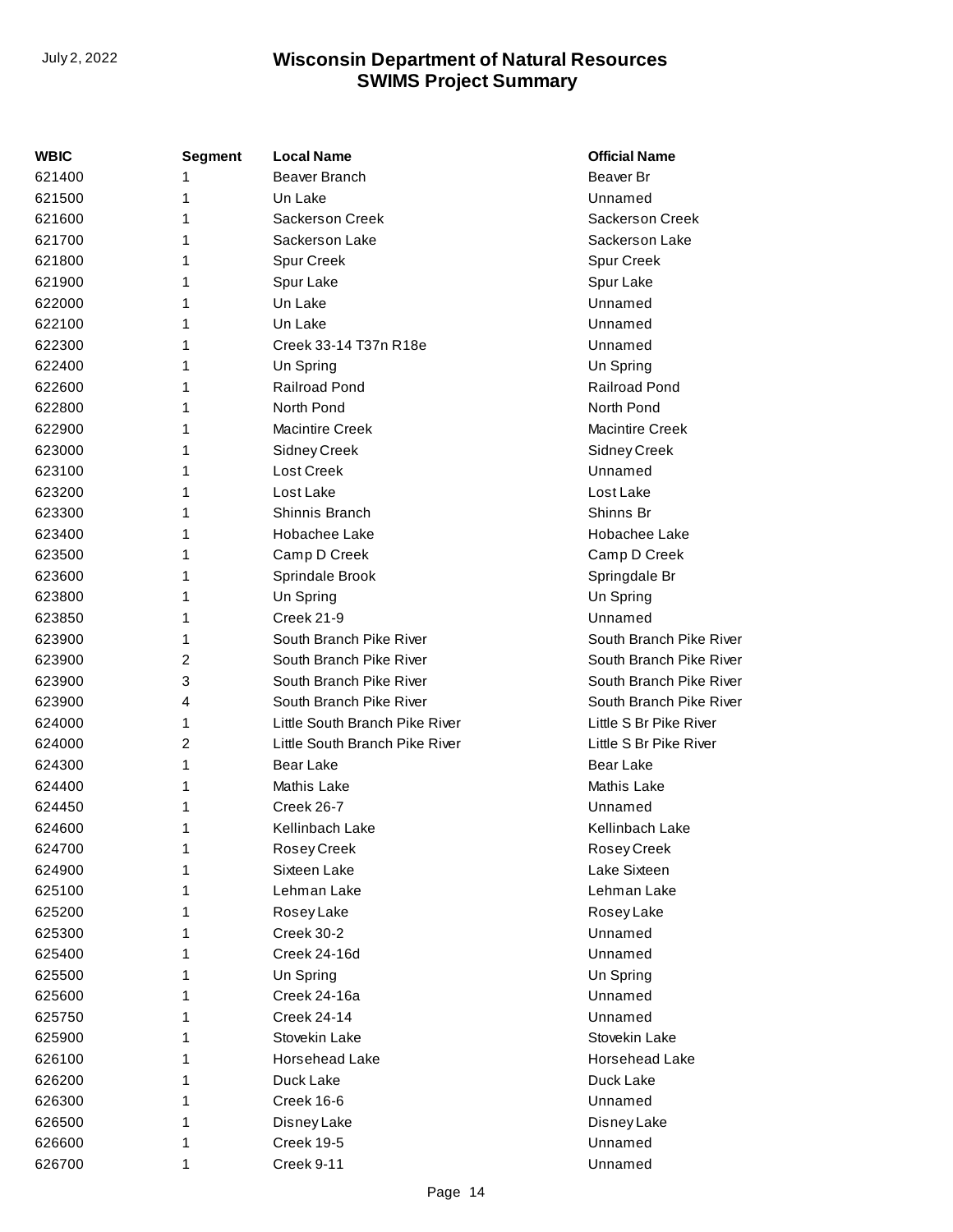| <b>WBIC</b> | Segment        | <b>Local Name</b>         | <b>Official Name</b>      |
|-------------|----------------|---------------------------|---------------------------|
| 626800      | 1              | Creek 8-12b               | Unnamed                   |
| 626900      | 1              | Un Spring                 | Un Spring                 |
| 627200      | 1              | Glen Lake                 | Glen Lake                 |
| 627250      | 1              | Glen Creek                | Unnamed                   |
| 627300      | 1              | John Lake                 | John Lake                 |
| 627500      | 1              | Un Spring                 | Un Spring                 |
| 627700      | 1              | Redman Lake               | Redman Lake               |
| 627800      | 1              | <b>Williams Lake</b>      | Williams Lake             |
| 628000      | $\overline{2}$ | Elm Flats Lake            | Elm Flats Lake            |
| 628100      | 1              | Lillie Lake               | Lillie Lake               |
| 628200      | 1              | <b>Creek 3-10</b>         | Unnamed                   |
| 628300      | 1              | <b>Phillips Creek</b>     | <b>Phillips Creek</b>     |
| 628400      | 1              | Phillips Lake             | <b>Phillips Lake</b>      |
| 628900      | 1              | Creek 32-8                | Unnamed                   |
| 629400      | 1              | Un Lake                   | Unnamed                   |
| 629600      | 1              | <b>Benson Lake</b>        | <b>Benson Lake</b>        |
| 629750      | 1              | Creek 28-9                | Unnamed                   |
| 629800      | 1              | Little Harvey Creek       | Little Harvey Creek       |
| 629800      | 2              | Little Harvey Creek       | Little Harvey Creek       |
| 629800      | 3              | Little Harvey Creek       | Little Harvey Creek       |
| 630100      | 1              | Vic Lake                  | Vic Lake                  |
| 630200      | 1              | Round Lake                | Round Lake                |
| 630300      | 1              | Un Lake                   | Unnamed                   |
| 630400      | 1              | Harvey Pond               | Harvey Pond               |
| 630500      | 1              | Creek 29-4                | Unnamed                   |
| 630600      | 1              | Un Spring                 | Un Spring                 |
| 630800      | 1              | <b>Brock Pond</b>         | <b>Brock Pond</b>         |
| 630900      | 1              | Harvey Creek              | Harvey Creek              |
| 631000      | 1              | Camp F Creek              | Camp F Creek              |
| 631100      | 1              | Creek 24-2                | Unnamed                   |
| 631200      | 1              | D' Amour Lake             | Un Spring                 |
| 631400      | 1              | D'Amour Lake              | DAmour Lake               |
| 631500      | 1              | Creek 25-8                | Unnamed                   |
| 631600      | 1              | Un Lake                   | Unnamed                   |
| 631700      | 1              | Avery Creek               | Avery Creek               |
| 631800      | 1              | Creek 26-13               | Unnamed                   |
| 631900      | 1              | <b>Creek 25-11</b>        | Unnamed                   |
| 632000      | 1              | <b>Creek 26-14</b>        | Unnamed                   |
| 632050      | 1              | <b>Creek 27-7</b>         | Unnamed                   |
| 632075      | 1              | <b>Creek 22-11</b>        | Unnamed                   |
| 632100      | 1              | Creek 21-16c              | Unnamed                   |
| 632150      | 1              | Creek 21-16b              | Unnamed                   |
| 632200      | 1              | North Branch Harvey Creek | North Branch Harvey Creek |
| 632250      | 1              | Creek 19-4                | Unnamed                   |
| 632300      | 1              | South Branch Harvey Creek | South Branch Harvey Creek |
| 632350      | 1              | <b>Creek 29-15</b>        | Unnamed                   |
| 632400      | 1              | <b>Hemlock Creek</b>      | <b>Trout Creek</b>        |
| 632400      | 2              | <b>Hemlock Creek</b>      | <b>Trout Creek</b>        |
|             |                |                           |                           |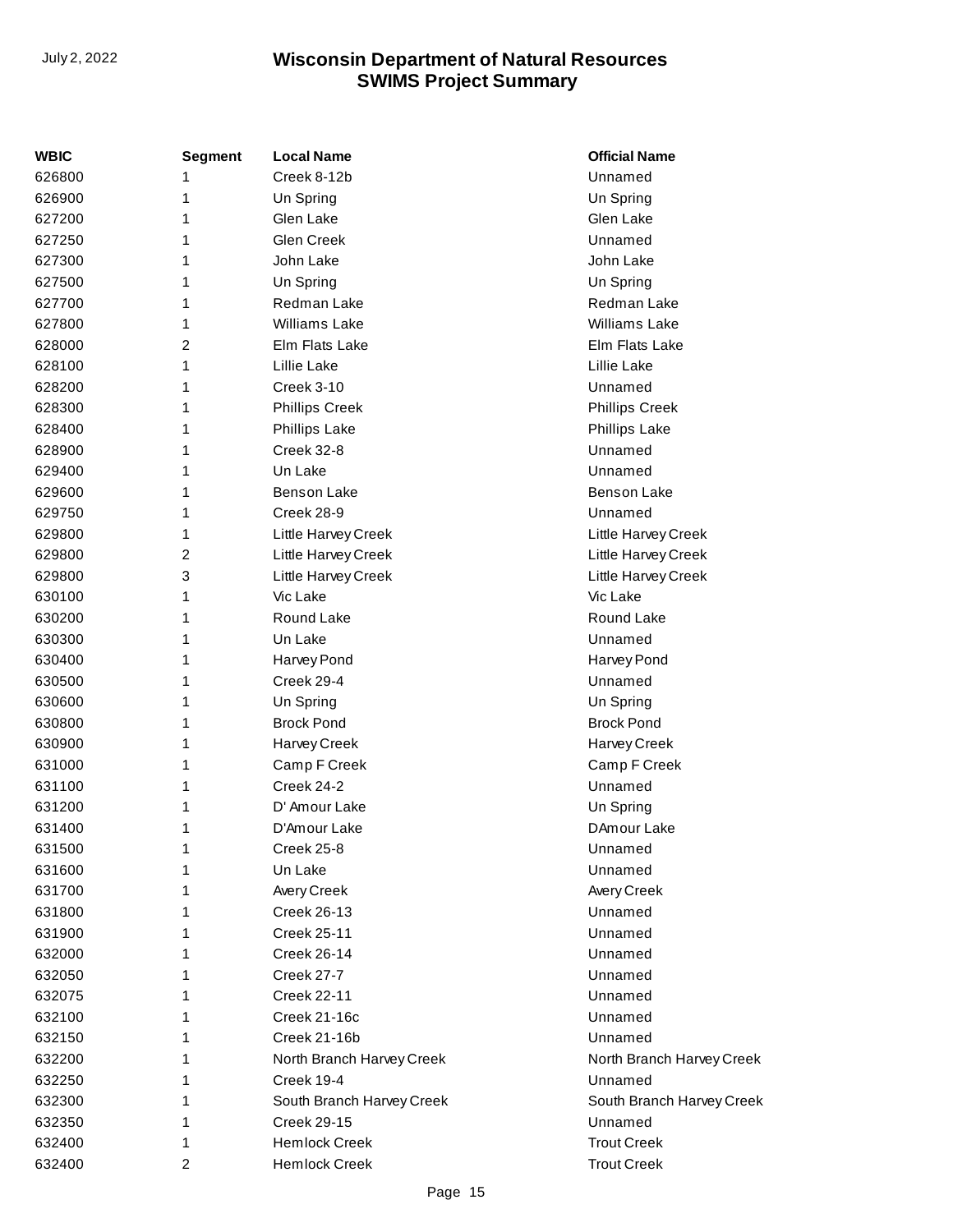| WBIC   | <b>Segment</b> | <b>Local Name</b>             | <b>Official Name</b>           |
|--------|----------------|-------------------------------|--------------------------------|
| 632500 |                | <b>Creek 17-6</b>             | Unnamed                        |
| 632600 | 1              | <b>Trout Lake</b>             | <b>Trout Lake</b>              |
| 632800 | 1              | Coleman Lake                  | Coleman Lake                   |
| 632900 | 1              | <b>Chemical Creek</b>         | <b>Chemical Creek</b>          |
| 632900 | 2              | <b>Chemical Creek</b>         | <b>Chemical Creek</b>          |
| 632900 | 3              | <b>Chemical Creek</b>         | <b>Chemical Creek</b>          |
| 633100 | 1              | Moon Lake                     | Moon Lake                      |
| 633200 | 1              | Trout Lake T36n R18e S05      | <b>Trout Lake</b>              |
| 633300 | 1              | Creek 1-8                     | Unnamed                        |
| 633400 | 1              | <b>Fishers Creek</b>          | <b>Fishers Creek</b>           |
| 633600 | 1              | Clark Lake (Mud)              | <b>Clark Lake</b>              |
| 633800 | 1              | Goodman Mill Pond             | Goodman Millpond               |
| 634000 | 1              | Squaw Creek                   | <b>Squaw Creek</b>             |
| 634000 | 2              | <b>Squaw Creek</b>            | Squaw Creek                    |
| 634000 | 3              | <b>Squaw Creek</b>            | <b>Squaw Creek</b>             |
| 634100 | 1              | <b>Coldwater Brook</b>        | <b>Coldwater Creek</b>         |
| 634300 | 1              | <b>White Rapids</b>           | Rosebush Lake                  |
| 634500 | 1              | Chalk Hill Flowage            | Chalk Hill Flowage             |
| 634700 | 1              | Menominee River-West Channel  | Menominee River - West Channel |
| 634800 | 1              | Miscauno Creek                | Miscauno Creek                 |
| 634800 | 2              | Miscauno Creek                | Miscauno Creek                 |
| 634850 | 1              | Creek 23-10 T36n R21e         | Unnamed                        |
| 634900 | 1              | <b>Creek 22-7</b>             | Unnamed                        |
| 635100 | 1              | Miscauno Pond                 | Miscauno Pond                  |
| 635150 | 1              | Creek 16-9                    | Unnamed                        |
| 635200 | 1              | Miscauno Creek                | North Branch Miscauno Creek    |
| 635400 | 1              | Un Lake                       | Unnamed                        |
| 635500 | 1              | <b>Headquarters Lake</b>      | <b>Headquarters Lake</b>       |
| 635600 | 1              | South Branch Miscauno Creek   | South Branch Miscauno Creek    |
| 635650 | 1              | <b>Creek 24-5</b>             | Unnamed                        |
| 635700 | 1              | <b>Mcallister Creek</b>       | <b>McAllister Creek</b>        |
| 635900 | 1              | <b>Mcallister Pond</b>        | <b>McAllister Pond</b>         |
| 636100 | 1              | <b>Mullaney Creek</b>         | <b>Mullaney Creek</b>          |
| 636100 | 2              | Mullaney Creek                | Mullaney Creek                 |
| 636300 | 1              | Pemebonwon River              | Pemebonwon River               |
| 636400 | 1              | Silver Creek                  | <b>Silver Creek</b>            |
| 636800 | 1              | Un Lake                       | Unnamed                        |
| 637100 | 1              | Golden Lake                   | Golden Lake                    |
| 637200 | 1              | Cotas Lake                    | Cotas Lake                     |
| 637300 | 1              | Un Spring                     | Un Spring                      |
| 637400 | 1              | Luedevitz Lake                | Luedevitz Lake                 |
| 637500 | 1              | North Branch Pemebonwon River | North Branch Pemebonwon River  |
| 637500 | 2              | North Branch Pemebonwon River | North Branch Pemebonwon River  |
| 637600 | 1              | Long Creek                    | Long Creek                     |
| 637600 | 2              | Long Creek                    | Long Creek                     |
| 637700 | 1              | Long Lake                     | Long Lake                      |
| 637800 | 1              | Rock Lake                     | Rock Lake                      |
| 637900 | 1              | Echo Creek                    | Echo Creek                     |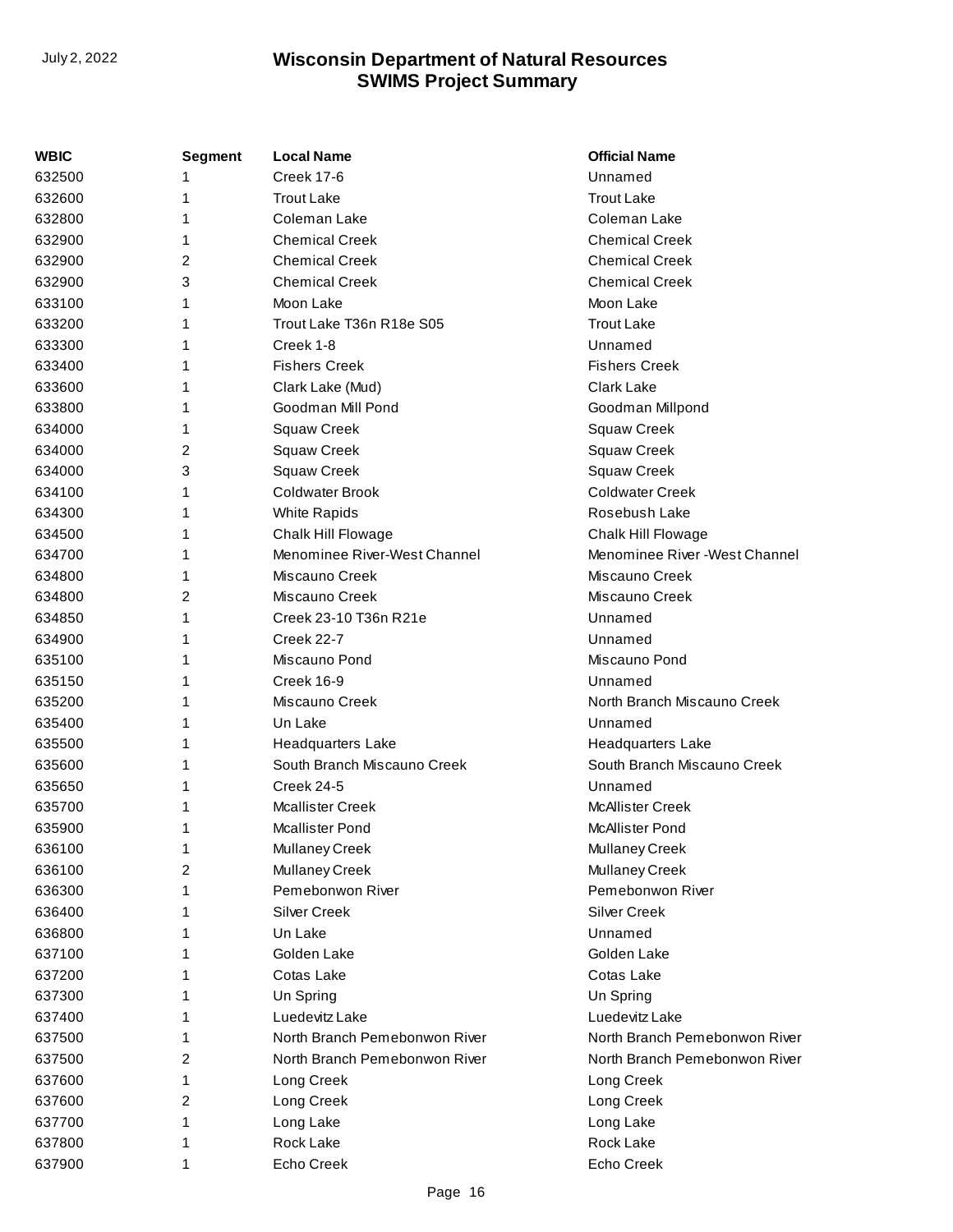| <b>WBIC</b> | <b>Segment</b> | <b>Local Name</b>             | <b>Official Name</b>          |
|-------------|----------------|-------------------------------|-------------------------------|
| 638000      |                | Echo Lake                     | Echo Lake                     |
| 638100      | 1              | <b>Otter Creek</b>            | <b>Otter Creek</b>            |
| 638100      | 2              | <b>Otter Creek</b>            | <b>Otter Creek</b>            |
| 638200      | 1              | Otter Lake                    | Otter Lake                    |
| 638300      | 1              | Un Lake                       | Unnamed                       |
| 638400      | 1              | <b>Creek 16-13</b>            | Unnamed                       |
| 638400      | 2              | <b>Creek 16-13</b>            | Unnamed                       |
| 638500      | 1              | Un Lake                       | Unnamed                       |
| 638700      | 1              | <b>Twin Lake</b>              | <b>Twin Lake</b>              |
| 638800      | 1              | Sullivan Creek                | Sullivan Creek                |
| 638800      | 2              | Sullivan Creek                | Sullivan Creek                |
| 639000      | 1              | Chapman Lake                  | Lake Chapman                  |
| 639200      | 1              | Downing Lake                  | Lake Downing                  |
| 639500      | 1              | Shannon Lake                  | Lake Shannon                  |
| 639600      | 1              | <b>Wolff Lake</b>             | <b>Wolf Lake</b>              |
| 639800      | 1              | <b>Timms Lake</b>             | Timms Lake                    |
| 640000      | 1              | Spikehorn Cr                  | Spikehorn Creek               |
| 640000      | 2              | Spikehorn Creek               | Spikehorn Creek               |
| 640000      | 3              | Spikehorn Creek               | Spikehorn Creek               |
| 640300      | 1              | <b>Barlow Lake</b>            | <b>Barlow Lake</b>            |
| 640500      | 1              | <b>Genricks Creek</b>         | Unnamed                       |
| 640600      | 1              | <b>Brown Spur Creek</b>       | <b>Brown Spur Creek</b>       |
| 641400      | 1              | Un Spring                     | Un Spring                     |
| 641600      | 1              | Un Lake                       | Unnamed                       |
| 641700      | 1              | Un Lake                       | Unnamed                       |
| 641800      | 1              | <b>Creek 19-12</b>            | Unnamed                       |
| 642000      | 1              | <b>Crossett Creek</b>         | <b>Crossett Creek</b>         |
| 642000      | 2              | <b>Crossett Creek</b>         | <b>Crossett Creek</b>         |
| 642600      | 1              | Johnson and Beach Lake        | Johnson and Beach Lake        |
| 642700      | 1              | Un Lake                       | Unnamed                       |
| 642900      | 1              | South Branch Pemebonwon River | South Branch Pemebonwon River |
| 642900      | 2              | South Branch Pemebonwon River | South Branch Pemebonwon River |
| 643000      | 1              | Little Silver Creek           | Little Silver Creek           |
| 643100      | 1              | <b>Rock Cut Creek</b>         | <b>Rock Cut Creek</b>         |
| 643200      | 1              | <b>Wildcat Creek</b>          | Unnamed                       |
| 643300      | 1              | Un Lake                       | Unnamed                       |
| 643500      | 1              | <b>Pickerel Creek</b>         | <b>Pickerel Creek</b>         |
| 643600      | 1              | Un Lake                       | Unnamed                       |
| 643700      | 1              | Un Lake                       | Unnamed                       |
| 643800      | 1              | Linquist Lake                 | Lindquist Lake                |
| 643900      | 1              | <b>East Pickerel Pond</b>     | <b>East Pickerel Pond</b>     |
| 644000      | 1              | West Pickerel Pond            | West Pickerel Pond            |
| 644100      | 1              | Creek 31-1 T37n R20e          | Unnamed                       |
| 644300      | 1              | Mussel Creek                  | Unnamed                       |
| 644400      | 1              | Un Lake                       | Unnamed                       |
| 644500      | 1              | <b>Belgian Lake</b>           | <b>Belgian Lake</b>           |
| 644600      | 1              | Paulson Creek                 | Unnamed                       |
| 644650      | 1              | Creek 20-6                    | Unnamed                       |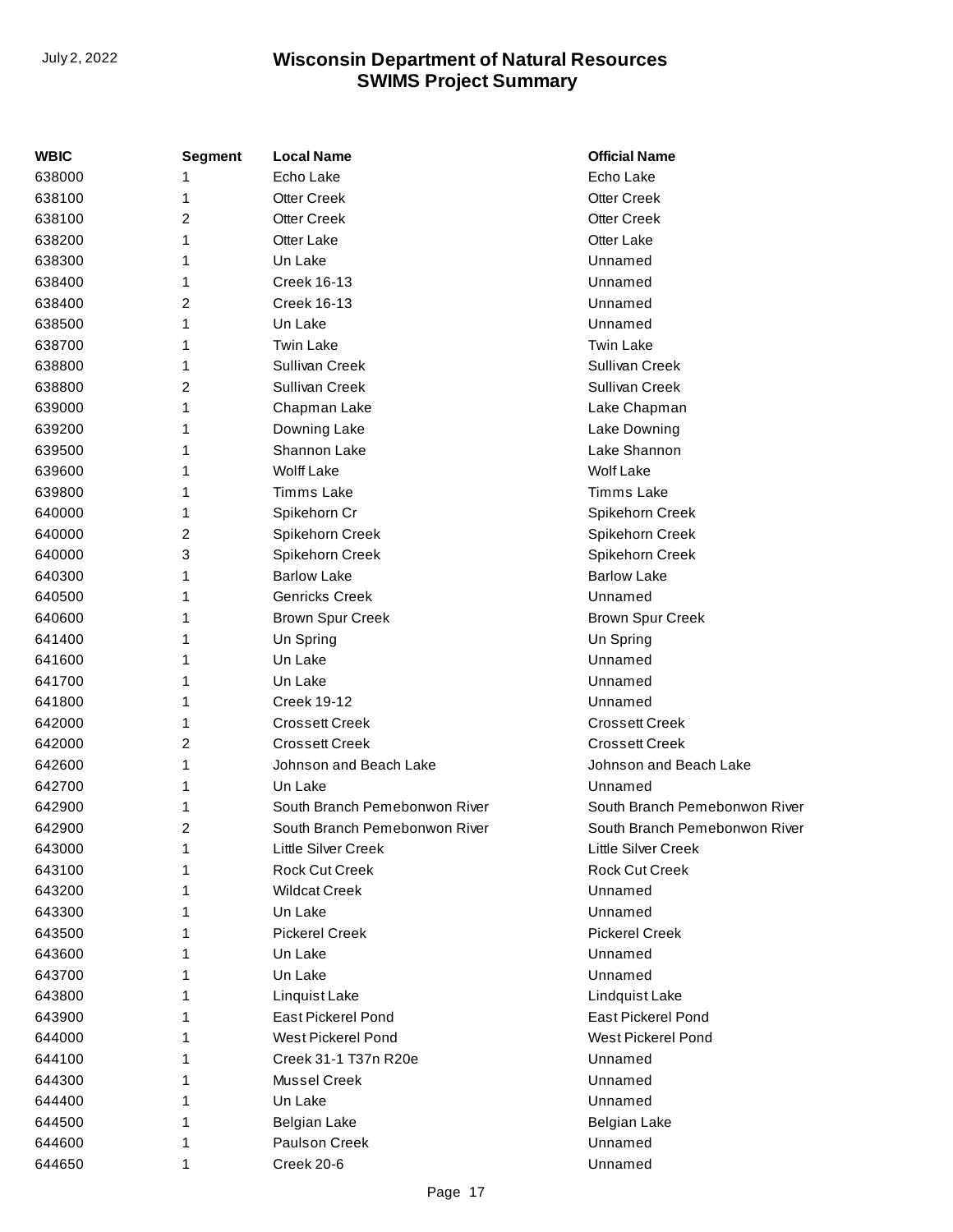| WBIC    | <b>Segment</b> | <b>Local Name</b>                    | <b>Official Name</b>               |
|---------|----------------|--------------------------------------|------------------------------------|
| 644700  | 1              | Un Spring                            | Un Spring                          |
| 644800  | 1              | Creek 24-5 (T37n R19e)               | Unnamed                            |
| 644800  | 2              | Creek 24-5 (T37n R19e)               | Unnamed                            |
| 645100  | 1              | Un Lake                              | Unnamed                            |
| 645200  | 1              | Un Lake                              | Unnamed                            |
| 645300  | 1              | <b>Coates Creek</b>                  | <b>Coates Creek</b>                |
| 645500  | 1              | Un Lake                              | Unnamed                            |
| 645600  | 1              | Un Lake                              | Unnamed                            |
| 645800  | 1              | <b>Coates Creek</b>                  | Unnamed                            |
| 646000  | 1              | <b>Creek 16-15</b>                   | Unnamed                            |
| 646700  | 1              | <b>Bear Creek</b>                    | <b>Bear Creek</b>                  |
| 647300  | 1              | Little Quinnesec Falls Flowage (Imp) | Little Quinnesec Falls Flowage     |
| 647500  | 1              | Bignquinnesec Falls Flowage (Imp)    | <b>Big Quinnesec Falls Flowage</b> |
| 647600  | 1              | Anderson Spur Creek                  | Anderson Spur Creek                |
| 647600  | 2              | Anderson Spur Creek                  | Anderson Spur Creek                |
| 647700  | 1              | Un Spring                            | Un Spring                          |
| 648600  | 1              | South Branch Little Popple River     | South Branch Little Popple River   |
| 3000046 | 1              | Local Water                          | Unnamed                            |
| 3000229 | 1              | Creek 10-9 (T37n, R18e)              | Unnamed                            |
| 3000230 | 1              | Creek 18-16 (T34n R17e)              | Unnamed                            |
| 3000272 | 1              | Creek 9-10 (T35n, R20e)              | Unnamed                            |
| 3000274 | 1              | Creek 20-8 (T36n, R17e)              | Unnamed                            |
| 3000275 | 1              | Creek 20-2 (T33n, R18e)              | Unnamed                            |
| 3000535 | 2              | Creek 28-9                           | Unnamed                            |
| 3000624 | 1              | Unnamed Ditch to Lk Michigan         | Unnamed                            |
| 3000631 | 1              | <b>Tessmer Pond</b>                  | Unnamed                            |
| 4000036 | 1              | <b>Cedar Creek</b>                   | Unnamed                            |
| 4000037 | 1              | <b>Unnamed Stream</b>                | Unnamed                            |
| 5004455 | 1              | <b>Unnamed Stream</b>                | Unnamed                            |
| 5005185 | 1              | Creek 26-13 T36n R17e                | Unnamed                            |
| 5005916 | 1              | <b>Unnamed Stream</b>                | Unnamed                            |
| 5005921 | 1              | <b>Unnamed Stream</b>                | Unnamed                            |
| 5006080 |                | <b>Unnamed Stream</b>                | Unnamed                            |
| 5006090 |                | <b>Unnamed Stream</b>                | Unnamed                            |
| 5006091 |                | Creek 23-1c T34n R18e                | Unnamed                            |
| 5006106 |                | <b>Unnamed Stream</b>                | Unnamed                            |
| 5006140 |                | Unnamed Stream                       | Unnamed                            |
| 5006141 |                | <b>Unnamed Stream</b>                | Unnamed                            |
| 5006180 |                | <b>Unnamed Stream</b>                | Unnamed                            |
| 5006182 |                | <b>Unnamed Stream</b>                | Unnamed                            |
| 5006197 |                | Unnamed                              | Unnamed                            |
| 5006208 | 1              | Unnamed Stream                       | Unnamed                            |
| 5006248 |                | Local Water                          | Unnamed                            |
| 5006319 |                | <b>Unnamed Stream</b>                | Unnamed                            |
| 5006329 |                | Local Water                          | Unnamed                            |
| 5006333 |                | Unnamed                              | Unnamed                            |
| 5006354 | 1              | Local Water                          | Unnamed                            |
| 5006422 | 1              | Unnamed                              | Unnamed                            |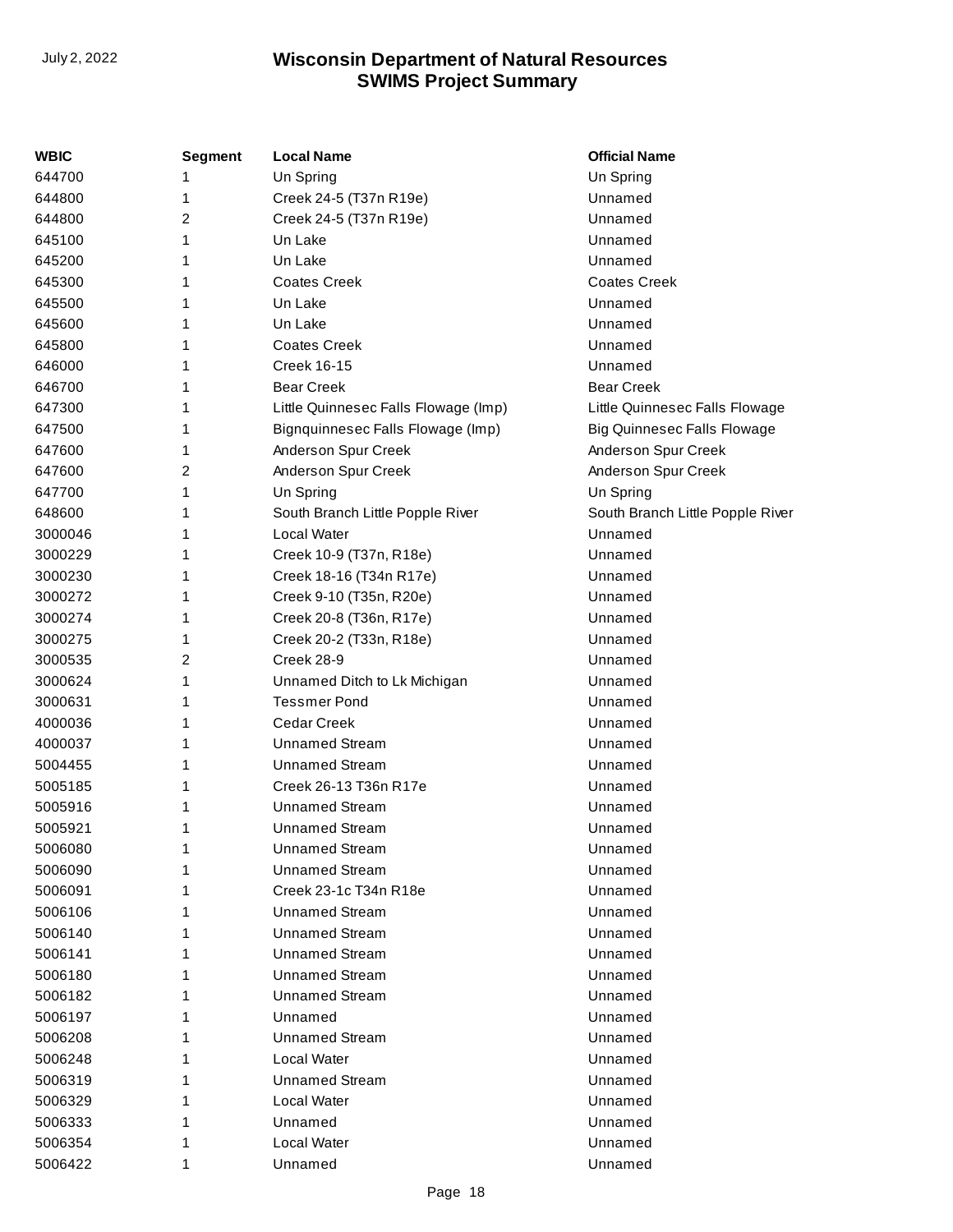| <b>WBIC</b> | Segment | <b>Local Name</b>              | <b>Official Name</b> |
|-------------|---------|--------------------------------|----------------------|
| 5006444     | 1       | <b>Unnamed Stream</b>          | Unnamed              |
| 5006455     | 1       | Unnamed                        | Unnamed              |
| 5006569     | 1       | <b>Unnamed Stream</b>          | Unnamed              |
| 5006583     | 1       | <b>Unnamed Stream</b>          | Unnamed              |
| 5006591     | 1       | <b>Unnamed Stream</b>          | Unnamed              |
| 5006597     | 1       | <b>Unnamed Stream</b>          | Unnamed              |
| 5006641     | 1       | <b>Unnamed Stream</b>          | Unnamed              |
| 5006664     | 1       | <b>Unnamed Stream</b>          | Unnamed              |
| 5006692     | 1       | <b>Unnamed Stream</b>          | Unnamed              |
| 5006698     | 1       | Unnamed                        | Unnamed              |
| 5007009     | 1       | <b>Unnamed Stream</b>          | Unnamed              |
| 5007111     | 1       | <b>Unnamed Stream</b>          | Unnamed              |
| 5007563     | 1       | <b>Unnamed Stream</b>          | Unnamed              |
| 5007686     | 1       | Local Water                    | Unnamed              |
| 5007731     | 1       | Local Water                    | Unnamed              |
| 5007732     | 1       | Local Water                    | Unnamed              |
| 5007823     | 1       | <b>Unnamed Stream</b>          | Unnamed              |
| 5007848     | 1       | Local Water                    | Unnamed              |
| 5007962     | 1       | Local Water                    | Unnamed              |
| 5007996     | 1       | Local Water                    | Unnamed              |
| 5008048     | 1       | Local Water                    | Unnamed              |
| 5008234     | 1       | Local Water                    | Unnamed              |
| 5008238     | 1       | Local Water                    | Unnamed              |
| 5008272     | 1       | Local Water                    | Unnamed              |
| 5008347     | 1       | Local Water                    | Unnamed              |
| 5008359     | 1       | Unnamed Trib to Peshtigo River | Unnamed              |
| 5008440     | 1       | <b>Unnamed Stream</b>          | Unnamed              |
| 5008445     | 1       | <b>Unnamed Stream</b>          | Unnamed              |
| 5008538     | 1       | Unnamed Trib to Peshtigo River | Unnamed              |
| 5008548     | 1       | <b>Unnamed Stream</b>          | Unnamed              |
| 5008651     | 1       | <b>Unnamed Stream</b>          | Unnamed              |
| 5008721     | 1       | Unnamed Trib to Peshtigo River | Unnamed              |
| 5008782     | 1       | <b>Unnamed Stream</b>          | Unnamed              |
| 5008962     | 1       | Unnamed Trib to Trout Cr       | Unnamed              |
| 5008966     | 1       | Unnamed Trib to Peshtigo River | Unnamed              |
| 5009173     | 1       | <b>Unnamed Stream</b>          | Unnamed              |
| 5512844     | 1       | Local Water                    | Unnamed              |
| 5512904     | 1       | Local Water                    | Unnamed              |
| 5513757     | 1       | Unnamed Lake                   | Unnamed              |
| 5513773     | 1       | Local Water                    | Unnamed              |
| 5514715     | 1       | Local Water                    | Unnamed              |
| 5515216     | 1       | Local Water                    | Unnamed              |
| 5515300     | 1       | Local Water                    | Unnamed              |
| 5516242     | 1       | Local Water                    | Unnamed              |
| 5516848     | 1       | Local Water                    | Unnamed              |
| 5516875     | 1       | Local Water                    | Unnamed              |
| 5517791     | 1       | Local Water                    | Unnamed              |
| 5518016     | 1       | Local Water                    | Unnamed              |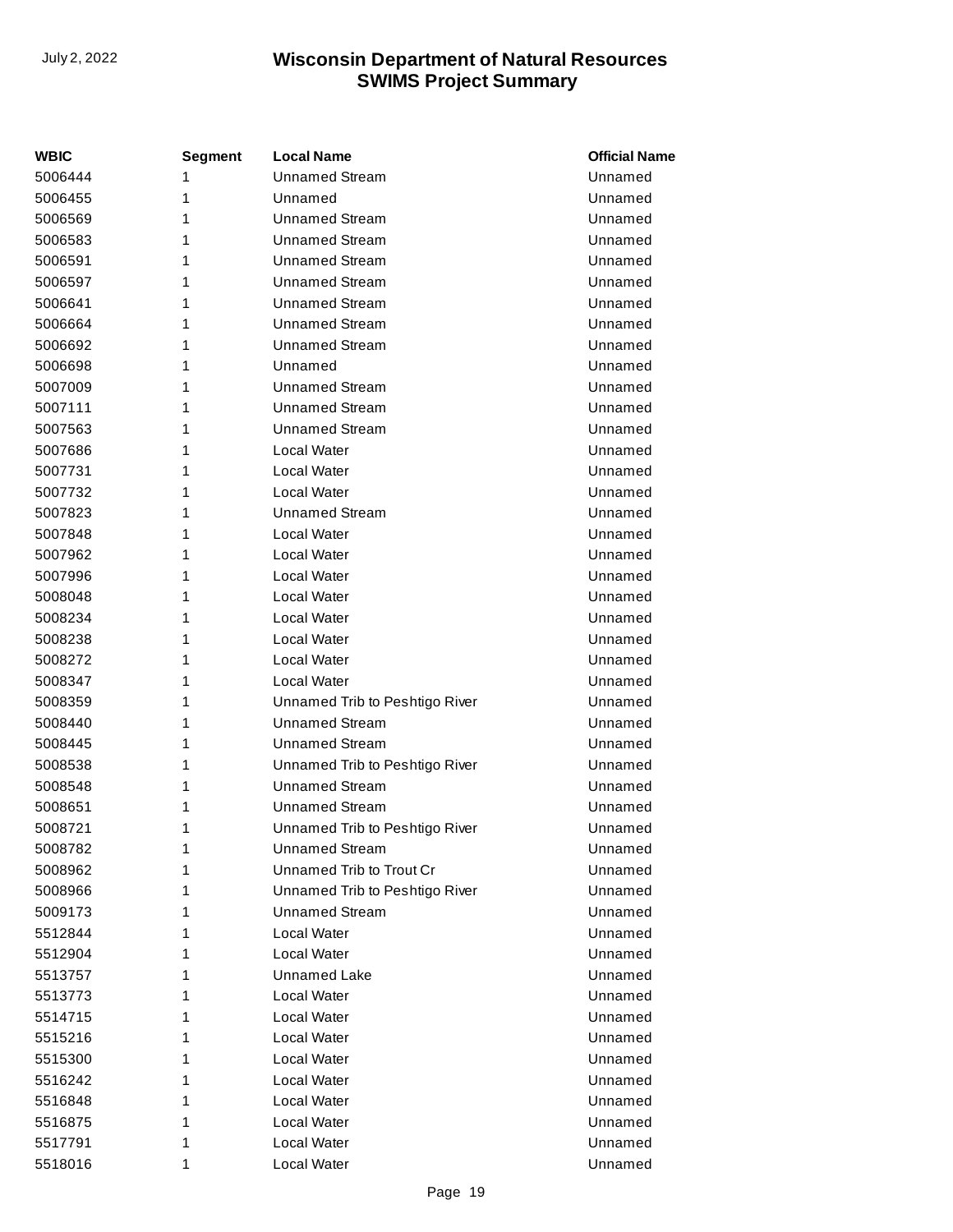| WBIC    | Segment | <b>Local Name</b>           | <b>Official Name</b> |
|---------|---------|-----------------------------|----------------------|
| 5518400 | 1       | <b>Local Water</b>          | Unnamed              |
| 5518581 | 1       | <b>Local Water</b>          | Unnamed              |
| 5518638 | 1       | <b>Local Water</b>          | Unnamed              |
| 5518803 | 1       | <b>Local Water</b>          | Unnamed              |
| 5519591 | 1       | Local Water                 | Unnamed              |
| 5519975 | 1       | <b>Local Water</b>          | Unnamed              |
| 5520606 | 1       | <b>Unnamed Lake</b>         | Unnamed              |
| 5520765 | 1       | <b>Local Water</b>          | Unnamed              |
| 5521105 | 1       | <b>Local Water</b>          | Unnamed              |
| 5521373 | 1       | <b>Local Water</b>          | Unnamed              |
| 5521430 | 1       | <b>Local Water</b>          | Unnamed              |
| 5521766 | 1       | Local Water                 | Unnamed              |
| 5522025 | 1       | Unnamed Lake                | Unnamed              |
| 5522083 | 1       | <b>Local Water</b>          | Unnamed              |
| 5522392 | 1       | <b>Local Water</b>          | Unnamed              |
| 5523051 | 1       | Unnamed Lake                | Unnamed              |
| 5523391 | 1       | <b>Local Water</b>          | Unnamed              |
| 5523542 | 1       | <b>Local Water</b>          | Unnamed              |
| 5523744 | 1       | <b>Local Water</b>          | Unnamed              |
| 5523903 | 1       | <b>Local Water</b>          | Unnamed              |
| 5524041 | 1       | Local Water                 | Unnamed              |
| 5524129 | 1       | <b>Local Water</b>          | Unnamed              |
| 5524456 | 1       | <b>Local Water</b>          | Unnamed              |
| 5524586 | 1       | <b>Local Water</b>          | Unnamed              |
| 5524831 | 1       | <b>Local Water</b>          | Unnamed              |
| 5524872 | 1       | <b>Local Water</b>          | Unnamed              |
| 5526092 | 1       | <b>Local Water</b>          | Unnamed              |
| 5526465 | 1       | Local Water                 | Unnamed              |
| 5526874 | 1       | Unnamed                     | Unnamed              |
| 5529388 | 1       | <b>Local Water</b>          | Unnamed              |
| 5530484 | 1       | Local Water                 | Unnamed              |
| 5531135 | 1       | Local Water                 | Unnamed              |
| 5531139 | 1       | Local Water                 | Unnamed              |
| 5531747 | 1       | Local Water                 | Unnamed              |
| 5531849 | 1       | Local Water                 | Unnamed              |
| 5532362 | 1       | <b>Local Water</b>          | Unnamed              |
| 5532385 | 1       | <b>Local Water</b>          | Unnamed              |
| 5532471 | 1       | <b>Local Water</b>          | Unnamed              |
| 5533644 | 1       | <b>Local Water</b>          | Unnamed              |
| 5582027 | 1       | Peshtigo River Side Channel | Unnamed              |
| 5582044 | 1       | Local Water                 | Unnamed              |
| 5582047 | 1       | Peshtigo River              | Unnamed              |
| 5584283 | 1       | Local Water                 | Unnamed              |
| 5584303 | 1       | <b>Local Water</b>          | Unnamed              |
| 5588908 | 1       | Local Water                 | Unnamed              |
| 5588913 | 1       | Finnegan Lake               | Unnamed              |
| 5588915 | 1       | Finnegan Lake               | Finnegan Lake        |
| 5588921 | 1       | <b>Rush Lake</b>            | Rush Lake            |